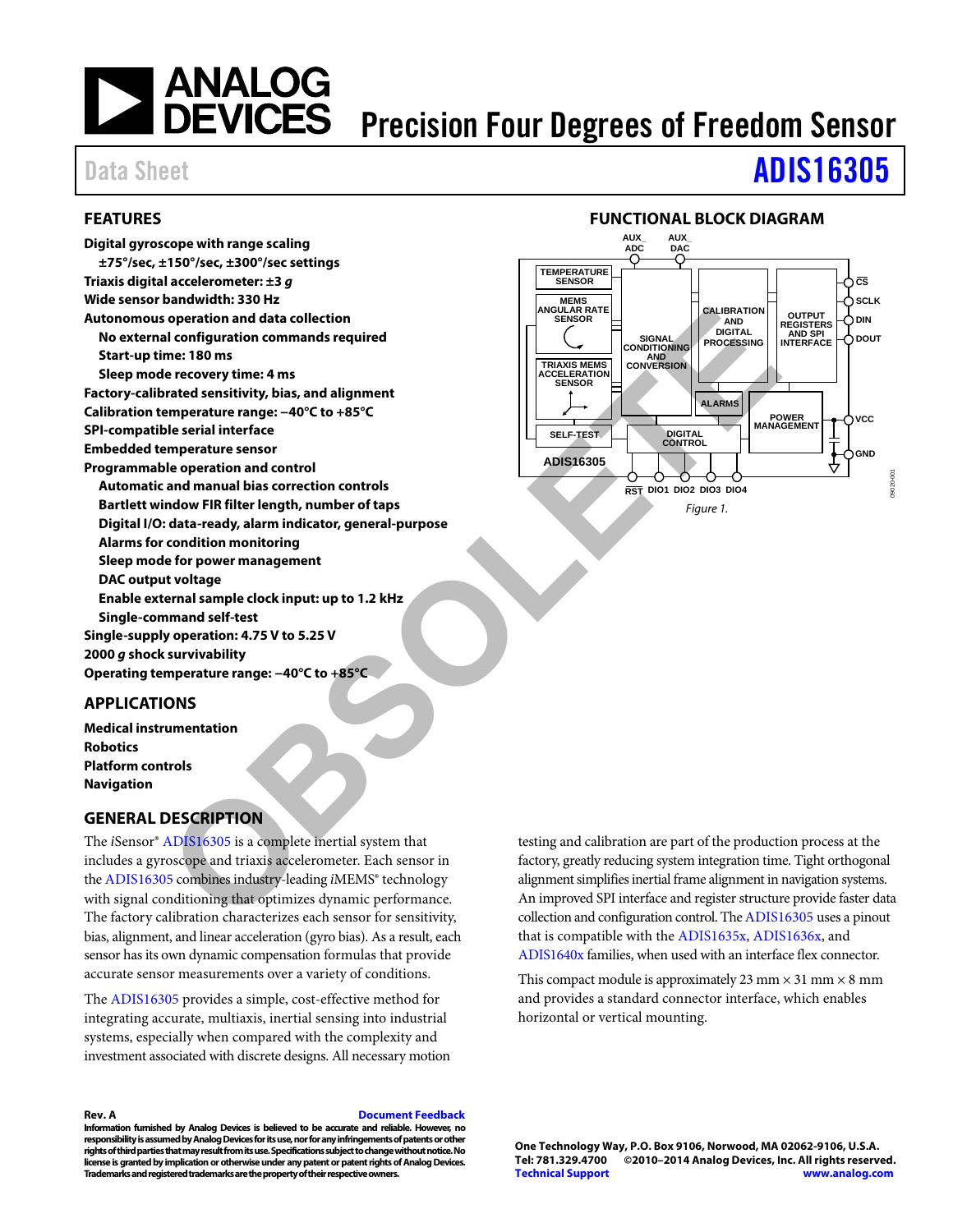# **ADIS16305**

# **TABLE OF CONTENTS**

#### <span id="page-1-0"></span>**REVISION HISTORY**

 $6/14$  —Rev. 0 to Rev. A 

7/10-Revision 0: Initial Version

. . . . . 7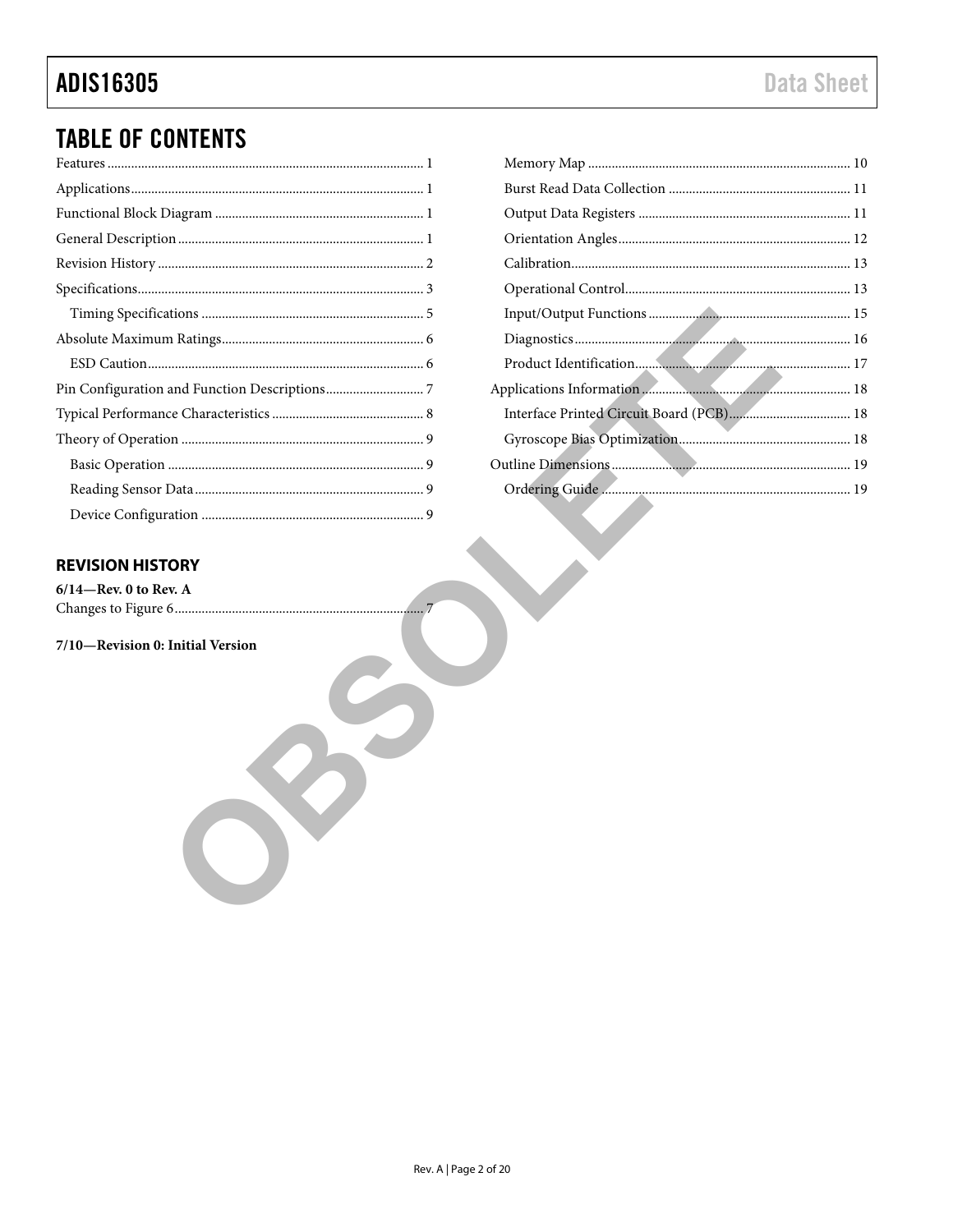# <span id="page-2-0"></span>**SPECIFICATIONS**

T<sub>A</sub> = 25°C, VCC = 5.0 V, angular rate = 0°/sec, dynamic range =  $\pm 300^{\circ}/\text{sec} \pm 1$  g, unless otherwise noted.

#### <span id="page-2-1"></span>**Table 1.**

| <b>Parameter</b>                    | <b>Test Conditions</b>                                                | Min    | <b>Typ</b> | <b>Max</b> | Unit                      |
|-------------------------------------|-----------------------------------------------------------------------|--------|------------|------------|---------------------------|
| <b>GYROSCOPE</b>                    |                                                                       |        |            |            |                           |
| <b>Dynamic Range</b>                |                                                                       | ±300   | ±350       |            | $\degree$ /sec            |
| <b>Initial Sensitivity</b>          | $T_A = 25^{\circ}$ C, dynamic range = $\pm 300^{\circ}$ /sec          | 0.0495 | 0.05       | 0.0505     | $\degree$ /sec/LSB        |
|                                     | $T_A = 25^{\circ}C$ , dynamic range = $\pm 150^{\circ}$ /sec          |        | 0.025      |            | $\degree$ /sec/LSB        |
|                                     | $T_A = 25^{\circ}C$ , dynamic range = $\pm$ 75°/sec                   |        | 0.0125     |            | $\degree$ /sec/LSB        |
| Sensitivity Temperature Coefficient | $-40^{\circ}C \leq T_A \leq +85^{\circ}C$                             |        | 20         |            | ppm/°C                    |
| Misalignment                        | Reference to z-axis accelerometer, $T_A = 25^{\circ}C$                |        | ±0.1       |            | Degrees                   |
| Nonlinearity                        | Best-fit straight line                                                |        | 0.1        |            | % of FS                   |
| <b>Initial Bias Error</b>           | $T_A = 25^{\circ}C, \pm 1 \sigma$                                     |        | ±3         |            | $\degree$ /sec            |
| In-Run Bias Stability               | $T_A = 25^{\circ}$ C, 1 σ, SMPL_PRD = 0x01                            |        | 0.006      |            | $\degree$ /sec            |
| Angular Random Walk                 | $T_A = 25^{\circ}$ C, 1 σ, SMPL_PRD = 0x01                            |        | 1.85       |            | $\frac{\circ}{\sqrt{hr}}$ |
| <b>Bias Temperature Coefficient</b> | $-40^{\circ}C \leq T_A \leq +85^{\circ}C$                             |        | 0.006      |            | °/sec/°C                  |
| Linear Acceleration Effect on Bias  | Any axis, 1 $\sigma$ (MSC_CTRL Bit[7] = 1)                            |        | 0.02       |            | $\degree$ /sec/g          |
| <b>Voltage Sensitivity</b>          | $VCC = 4.75 V to 5.25 V$                                              |        | 0.32       |            | $\degree$ /sec/V          |
| <b>Output Noise</b>                 | $T_A = 25^{\circ}C$ , ±300°/sec range, no filtering                   |        | 0.73       |            | °/sec rms                 |
| Rate Noise Density                  | $T_A = 25^{\circ}$ C, f = 25 Hz, $\pm 300^{\circ}$ /sec, no filtering |        | 0.04       |            | °/sec/√Hz rms             |
| 3 dB Bandwidth                      |                                                                       |        | 330        |            | Hz                        |
| <b>Sensor Resonant Frequency</b>    |                                                                       |        | 14.5       |            | kHz                       |
| Self-Test Change in Output Response | ±300°/sec range setting                                               | ±696   | ±1400      | ±2449      | <b>LSB</b>                |
| <b>ACCELEROMETERS</b>               | Each axis                                                             |        |            |            |                           |
| <b>Dynamic Range</b>                |                                                                       | ±3     | ±3.6       |            | g                         |
| <b>Initial Sensitivity</b>          | $25^{\circ}$ C                                                        | 0.594  | 0.6        | 0.606      | mg/LSB                    |
| Sensitivity Temperature Coefficient | $-40^{\circ}C \leq T_A \leq +85^{\circ}C$                             |        | 25         |            | ppm/°C                    |
| Misalignment                        | Axis-to-axis, $T_A = 25^{\circ}C$ , $\Delta = 90^{\circ}$ ideal       |        | ±0.1       |            | Degrees                   |
|                                     | Axis-to-frame (package), TA = 25°C                                    |        | ±0.5       |            | Degrees                   |
| Nonlinearity                        | Best-fit straight line                                                |        | ±0.3       |            | % of FS                   |
| <b>Initial Bias Error</b>           | $T_A = 25^{\circ}C, \pm 1\sigma$                                      |        | ±60        |            | mg                        |
| In-Run Bias Stability               | $T_A = 25^{\circ}$ C, 1 σ, SMPL_PRD = 0x01                            |        | 0.037      |            | mq                        |
| Velocity Random Walk                | $T_A = 25^{\circ}C$ , 1 $\sigma$ , X axis and Y axis                  |        | 0.1        |            | m/sec/√hr                 |
|                                     | $T_A = 25^{\circ}C$ , 1 $\sigma$ , Z axis                             |        | 0.16       |            | $m/sec/\sqrt{hr}$         |
| <b>Bias Temperature Coefficient</b> | $-40^{\circ}$ C $\leq$ T <sub>A</sub> $\leq$ +85°C                    |        | 0.3        |            | mg/C                      |
| <b>Output Noise</b>                 | $\overline{A}_A$ = 25°C, no filtering, X axis and Y axis              |        | 4.25       |            | mg rms                    |
|                                     | $T_A = 25^{\circ}C$ , no filtering, Z axis                            |        | 6.5        |            | mg rms                    |
| <b>Noise Density</b>                | $T_A = 25^{\circ}C$ , no filtering, X axis and Y axis                 |        | 225        |            | $\mu q / \sqrt{Hz}$ rms   |
|                                     | $T_A = 25^{\circ}C$ , no filtering, Z axis                            |        | 340        |            | $\mu q/\sqrt{Hz}$ rms     |
| 3 dB Bandwidth                      |                                                                       |        | 330        |            | Hz                        |
| <b>Sensor Resonant Frequency</b>    |                                                                       |        | 5.5        |            | kHz                       |
| Self-Test Change in Output Response | X axis and Y axis                                                     | 500    | 1100       | 1700       | <b>LSB</b>                |
|                                     | Z axis                                                                | 90     | 450        | 860        | <b>LSB</b>                |
| <b>ADC INPUT</b>                    |                                                                       |        |            |            |                           |
| Resolution                          |                                                                       |        | 12         |            | <b>Bits</b>               |
| <b>Integral Nonlinearity</b>        |                                                                       |        | ±2         |            | <b>LSB</b>                |
| <b>Differential Nonlinearity</b>    |                                                                       |        | ±1         |            | <b>LSB</b>                |
| <b>Offset Error</b>                 |                                                                       |        | ±4         |            | <b>LSB</b>                |
| <b>Gain Error</b>                   |                                                                       |        | ±2         |            | <b>LSB</b>                |
| Input Range                         |                                                                       | 0      |            | 3.3        | V                         |
| Input Capacitance                   | During acquisition                                                    |        | $20\,$     |            | pF                        |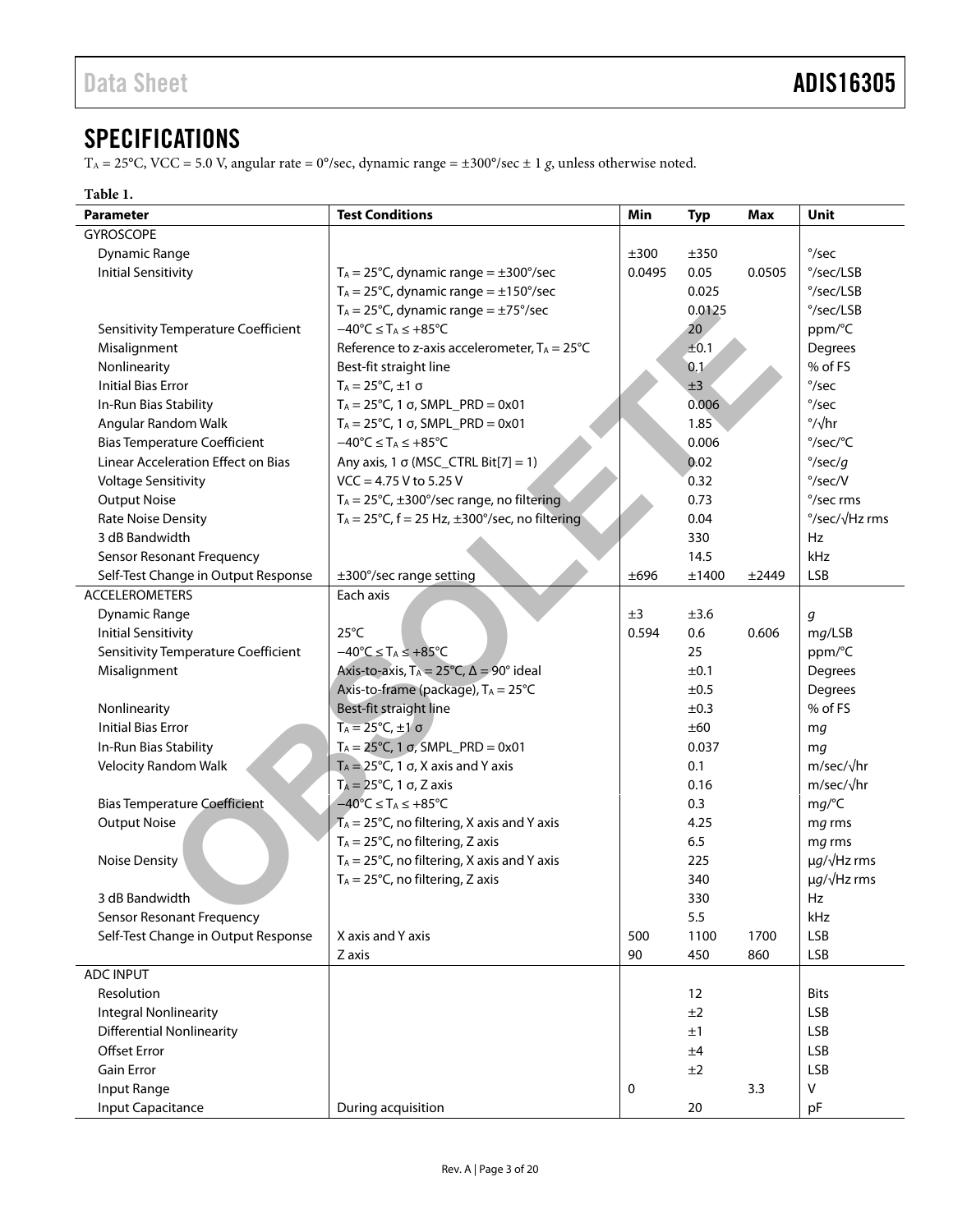| <b>Parameter</b>                        | <b>Test Conditions</b>                                   | Min    | <b>Typ</b>     | <b>Max</b> | Unit                    |
|-----------------------------------------|----------------------------------------------------------|--------|----------------|------------|-------------------------|
| <b>DAC OUTPUT</b>                       | 5 kΩ/100 pF to GND                                       |        |                |            |                         |
| Resolution                              |                                                          |        | 12             |            | <b>Bits</b>             |
| <b>Relative Accuracy</b>                | For Code 101 to Code 4095                                |        | ±4             |            | <b>LSB</b>              |
| <b>Differential Nonlinearity</b>        |                                                          |        | ±1             |            | <b>LSB</b>              |
| <b>Offset Error</b>                     |                                                          |        | ±5             |            | mV                      |
| <b>Gain Error</b>                       |                                                          |        | ±0.5           |            | $\frac{0}{0}$           |
| <b>Output Range</b>                     |                                                          | 0      |                | 3.3        | V                       |
| Output Impedance                        |                                                          |        | $\overline{2}$ |            | Ω                       |
| <b>Output Settling Time</b>             |                                                          |        | 10             |            | μs                      |
| LOGIC INPUTS <sup>1</sup>               |                                                          |        |                |            |                         |
| Input High Voltage, VINH                |                                                          | 2.0    |                |            | $\mathsf{V}$            |
| Input Low Voltage, VINL                 |                                                          |        |                | 0.8        | V                       |
|                                         | $\overline{\text{CS}}$ signal to wake up from sleep mode |        |                | 0.55       | $\overline{\mathsf{v}}$ |
| CS Wake-Up Pulse Width                  |                                                          | 20     |                |            | μs                      |
| Logic 1 Input Current, IINH             | $V_{\text{IH}} = 3.3 V$                                  |        | ±0.2           | ±10        | μA                      |
| Logic 0 Input Current, I <sub>INL</sub> | $V_{IL} = 0 V$                                           |        |                |            |                         |
| All Pins Except RST                     |                                                          |        | $-40$          | $-60$      | μA                      |
| RST Pin                                 |                                                          |        | $-1$           |            | mA                      |
| Input Capacitance, CIN                  |                                                          |        | 10             |            | pF                      |
| <b>DIGITAL OUTPUTS1</b>                 |                                                          |        |                |            |                         |
| Output High Voltage, V <sub>OH</sub>    | $I_{\text{SOLRCE}} = 1.6 \text{ mA}$                     | 2.4    |                |            | $\sf V$                 |
| Output Low Voltage, Vol.                | $I_{SINK} = 1.6$ mA                                      |        |                | 0.4        | $\vee$                  |
| <b>FLASH MEMORY</b>                     | Endurance <sup>2</sup>                                   | 10,000 |                |            | Cycles                  |
| Data Retention <sup>3</sup>             | $T_J = 85^{\circ}C$                                      | 20     |                |            | Years                   |
| <b>FUNCTIONAL TIMES4</b>                | Time until data is available                             |        |                |            |                         |
| Power-On Start-Up Time                  | Normal mode, SMPL_PRD ≤ 0x09                             |        | 180            |            | ms                      |
|                                         | Low power mode, SMPL_PRD ≥ 0x0A                          |        | 250            |            | ms                      |
| Reset Recovery Time                     | Normal mode, SMPL_PRD ≤ 0x09                             |        | 55             |            | ms                      |
|                                         | Low power mode, SMPL_PRD ≥ 0x0A                          |        | 120            |            | ms                      |
| Sleep Mode Recovery Time                |                                                          |        | 4              |            | ms                      |
| Flash Memory Test Time                  | Normal mode, SMPL_PRD ≤ 0x09                             |        | 20             |            | ms                      |
|                                         | Low power mode, SMPL_PRD ≥ 0x0A                          |        | 90             |            | ms                      |
| <b>Automatic Self-Test Time</b>         |                                                          |        | 12             |            | ms                      |
| <b>CONVERSION RATE</b>                  | $SMPL$ PRD = 0x01 to 0xFF                                | 0.413  |                | 819.2      | SPS                     |
| Clock Accuracy                          |                                                          |        |                | ±3         | $\%$                    |
| Sync Input Clock                        |                                                          |        |                | 1.2        | <b>kHz</b>              |
| POWER SUPPLY                            | Operating voltage range, VCC                             | 4.75   | 5.0            | 5.25       | V                       |
| Power Supply Current                    | Low power mode at 25°C                                   |        | 18             |            | mA                      |
|                                         | Normal mode at 25°C                                      |        | 42             |            | mA                      |
|                                         | Sleep mode at 25°C                                       |        | 500            |            | μA                      |

<sup>1</sup> The digital I/O signals are driven by an internal 3.3 V supply, and the inputs are 5 V tolerant.

<sup>2</sup> Endurance is qualified as per JEDEC Standard 22, Method A117, and measured at −40°C, +25°C, +85°C, and +125°C.<br><sup>3</sup> The retention lifetime equivalent is at a junction temperature (T,) of 85°C as per JEDEC Standard 22,

<sup>4</sup> These times do not include thermal settling and internal filter response times (330 Hz bandwidth), which may impact overall accuracy.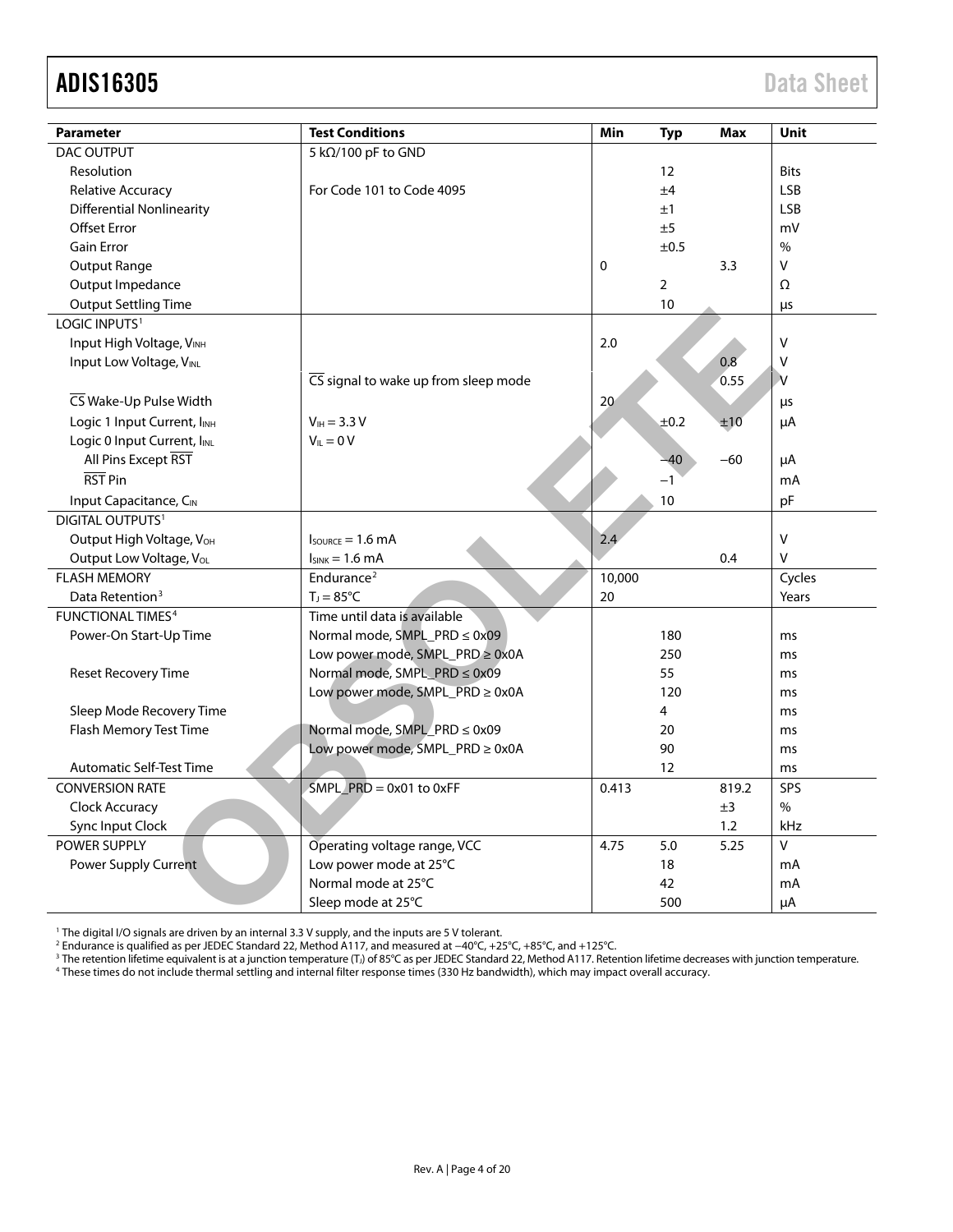09020-002

9020-002

#### <span id="page-4-0"></span>**TIMING SPECIFICATIONS**

 $T_A = 25$ °C, VCC = 5 V, unless otherwise noted.

#### <span id="page-4-1"></span>**Table 2.**

|                                         |                                             |                  | <b>Normal Mode</b>     |      |                  | <b>Low Power Mode</b>  |      |                     |                   |      |            |
|-----------------------------------------|---------------------------------------------|------------------|------------------------|------|------------------|------------------------|------|---------------------|-------------------|------|------------|
|                                         |                                             |                  | $(SMPL PRD \leq 0x09)$ |      |                  | $(SMPL PRD \geq 0x0A)$ |      |                     | <b>Burst Read</b> |      |            |
| <b>Parameter</b>                        | <b>Description</b>                          | Min <sup>1</sup> | <b>Typ</b>             | Max  | Min <sup>1</sup> | Typ                    | Max  | Min <sup>1</sup>    | <b>Typ</b>        | Max  | Unit       |
| f <sub>sclk</sub>                       | Serial clock                                | 0.01             |                        | 2.0  | 0.01             |                        | 0.3  | 0.01                |                   | 1.0  | <b>MHz</b> |
| tstall                                  | Stall period between data                   | 9                |                        |      | 75               |                        |      | 1/f <sub>SCLK</sub> |                   |      | μs         |
| <b><i>UREADRATE</i></b>                 | Read rate                                   | 40               |                        |      | 100              |                        |      |                     |                   |      | μs         |
| $t_{\overline{cs}}$                     | Chip select to clock edge                   | 48.8             |                        |      | 48.8             |                        |      | 48.8                |                   |      | ns         |
| t <sub>DAV</sub>                        | DOUT valid after SCLK edge                  |                  |                        | 100  |                  |                        | 100  |                     |                   | 100  | ns         |
| t <sub>DSU</sub>                        | DIN setup time before SCLK rising edge      | 24.4             |                        |      | 24.4             |                        |      | 24.4                |                   |      | ns         |
| t <sub>DHD</sub>                        | DIN hold time after SCLK rising edge        | 48.8             |                        |      | 48.8             |                        |      | 48.8                |                   |      | ns         |
| t <sub>SCLKR</sub> , t <sub>SCLKF</sub> | SCLK rise/fall times (not shown in figures) |                  | 5                      | 12.5 |                  |                        | 12.5 |                     | 5                 | 12.5 | ns         |
| t <sub>DR</sub> , t <sub>DF</sub>       | DOUT rise/fall times (not shown in figures) |                  | 5                      | 12.5 |                  | 5                      | 12.5 |                     | 5                 | 12.5 | ns         |
| t <sub>SFS</sub>                        | CS high after SCLK edge                     | 5                |                        |      |                  |                        |      | 5                   |                   |      | ns         |
| $t_1$                                   | Input sync positive pulse width             | 5                |                        |      |                  |                        |      | 5                   |                   |      | μs         |
| $t_{x}$                                 | Input sync low time                         | 100              |                        |      |                  |                        |      | 100                 |                   |      | μs         |
| t <sub>2</sub>                          | Input sync to data-ready output             |                  | 600                    |      |                  |                        |      |                     | 600               |      | μs         |
| $t_3$                                   | Input sync period                           | 833              |                        |      |                  |                        |      | 833                 |                   |      | μs         |

<sup>1</sup> Guaranteed by design and characterization, but not tested in production.



#### *Timing Diagrams*

<span id="page-4-2"></span>*Figure 4. Input Clock Timing Diagram*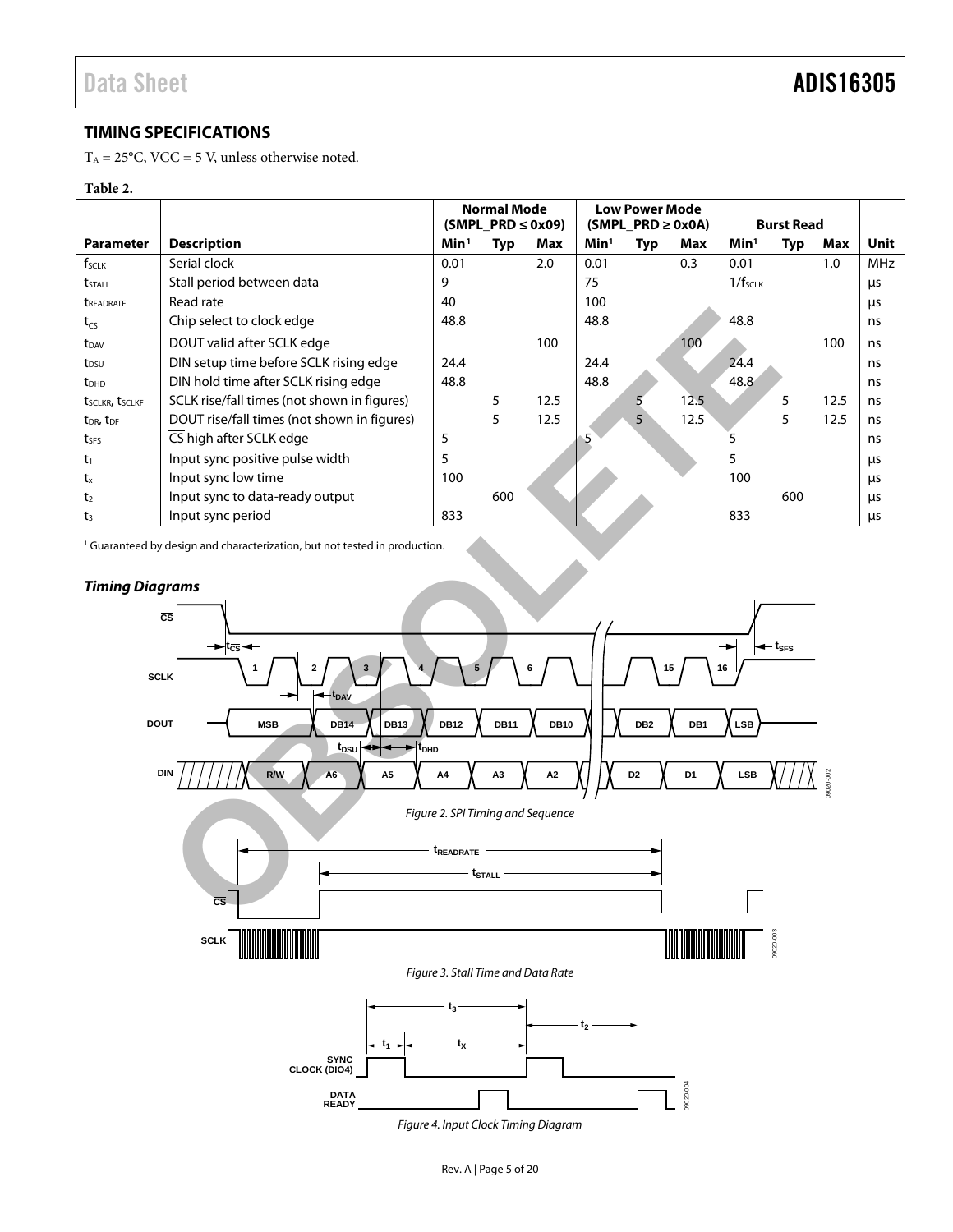# <span id="page-5-0"></span>ABSOLUTE MAXIMUM RATINGS

#### **Table 3.**

| <b>Parameter</b>                   | Rating                                               |
|------------------------------------|------------------------------------------------------|
| Acceleration                       |                                                      |
| Any Axis, Unpowered                | 2000 q                                               |
| Any Axis, Powered                  | 2000 q                                               |
| VCC to GND                         | $-0.3 V$ to $+6.0 V$                                 |
| Digital Input Voltage to GND       | $-0.3 V$ to $+5.3 V$                                 |
| Digital Output Voltage to GND      | $-0.3$ V to VCC + 0.3 V                              |
| Analog Input to GND                | $-0.3 V$ to $+3.6 V$                                 |
| <b>Operating Temperature Range</b> | $-40^{\circ}$ C to $+85^{\circ}$ C                   |
| Storage Temperature Range          | $-65^{\circ}$ C to +125 $^{\circ}$ C <sup>1, 2</sup> |

<sup>1</sup> Extended exposure to temperatures outside the specified temperature range of −40°C to +85°C can adversely affect the accuracy of the factory calibration. For best accuracy, store the parts within the specified operating range of −40°C to +85°C.

<sup>2</sup> Although the device is capable of withstanding short-term exposure to 150°C, long-term exposure threatens internal mechanical integrity.

Stresses above those listed under Absolute Maximum Ratings may cause permanent damage to the device. This is a stress rating only; functional operation of the device at these or any other conditions above those indicated in the operational section of this specification is not implied. Exposure to absolute maximum rating conditions for extended periods may affect device reliability.

#### **Table 4. Package Characteristics**

| Package Type   | Өл       | $\theta$ <sub>JC</sub> | Device Weight     |
|----------------|----------|------------------------|-------------------|
| 24-Lead Module | 39.8°C/W | 14.2°C/W               | $6.1$ grams (max) |
|                |          |                        |                   |

#### <span id="page-5-1"></span>**ESD CAUTION**



State Range<br>
ND<br>
We can also the specified temperature<br>
En converteix outside the specified temperature<br>
to temperature solidate the specified temperature<br>
to temperature outside the specified temperature<br>
to temperature o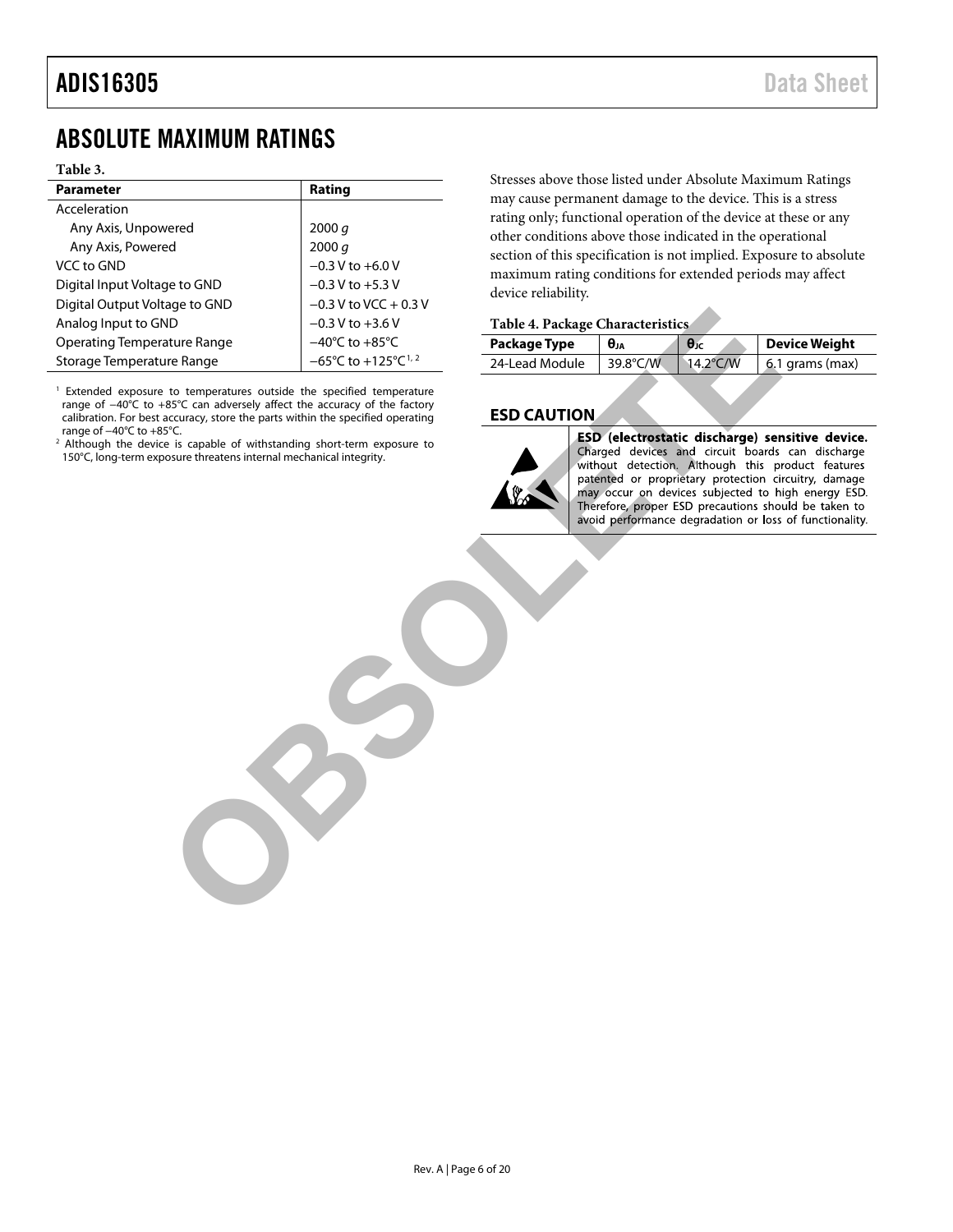# <span id="page-6-0"></span>PIN CONFIGURATION AND FUNCTION DESCRIPTIONS



<span id="page-6-1"></span>

|  | <b>Table 5 Din Eunction Descriptions</b> |  |
|--|------------------------------------------|--|

<span id="page-6-2"></span>

| raoic 9: 1 m 1 anchon Descriptions |                        |                   |                                                        |  |  |
|------------------------------------|------------------------|-------------------|--------------------------------------------------------|--|--|
| Pin No.                            | <b>Mnemonic</b>        | Type <sup>1</sup> | <b>Description</b>                                     |  |  |
|                                    | DIO <sub>3</sub>       | 1/O               | Configurable Digital Input/Output.                     |  |  |
|                                    | DIO4/CLKIN             | 1/O               | Configurable Digital Input/Output or Sync Clock Input. |  |  |
|                                    | <b>SCLK</b>            |                   | <b>SPI Serial Clock.</b>                               |  |  |
| 4                                  | <b>DOUT</b>            | Ω                 | SPI Data Output. Clocks output on SCLK falling edge.   |  |  |
| 5                                  | <b>DIN</b>             |                   | SPI Data Input. Clocks input on SCLK rising edge.      |  |  |
| 6                                  | $\overline{\text{CS}}$ |                   | SPI Chip Select.                                       |  |  |
| 7,9                                | <b>DIO1, DIO2</b>      | 1/O               | Configurable Digital Input/Output.                     |  |  |
| 8                                  | <b>RST</b>             |                   | Reset.                                                 |  |  |
| 10, 11, 12                         | <b>VCC</b>             |                   | Power Supply.                                          |  |  |
| 13, 14, 15                         | <b>GND</b>             |                   | Power Ground.                                          |  |  |
| 16, 17, 18, 19, 22, 23, 24         | <b>DNC</b>             | N/A               | Do Not Connect.                                        |  |  |
| 20                                 | AUX DAC                | O                 | Auxiliary, 12-Bit DAC Output.                          |  |  |
| 21                                 | AUX ADC                |                   | Auxiliary, 12-Bit ADC Input.                           |  |  |

<sup>1</sup> I/O is input/output, I is input, O is output, S is supply, and N/A is not applicable.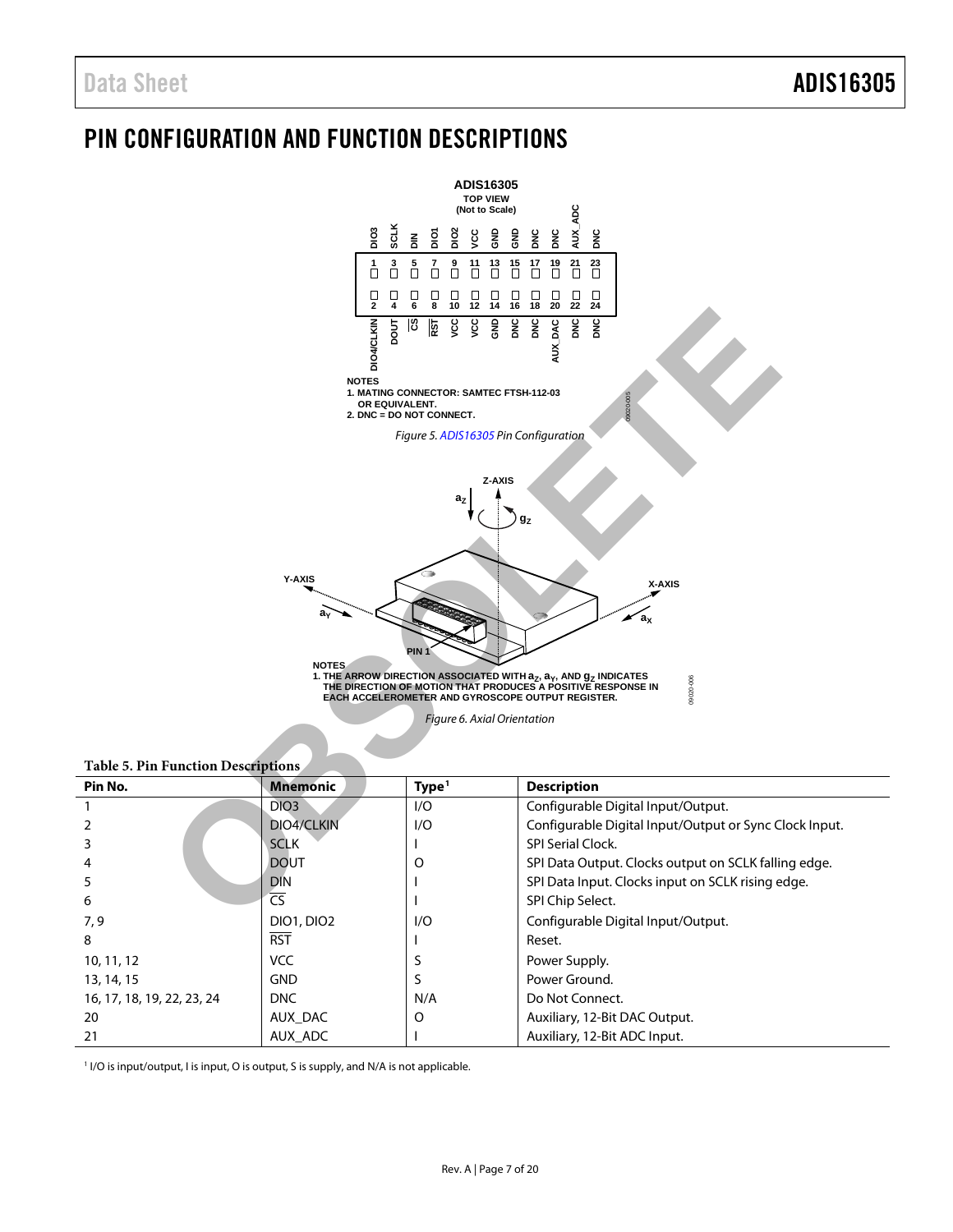# <span id="page-7-0"></span>TYPICAL PERFORMANCE CHARACTERISTICS

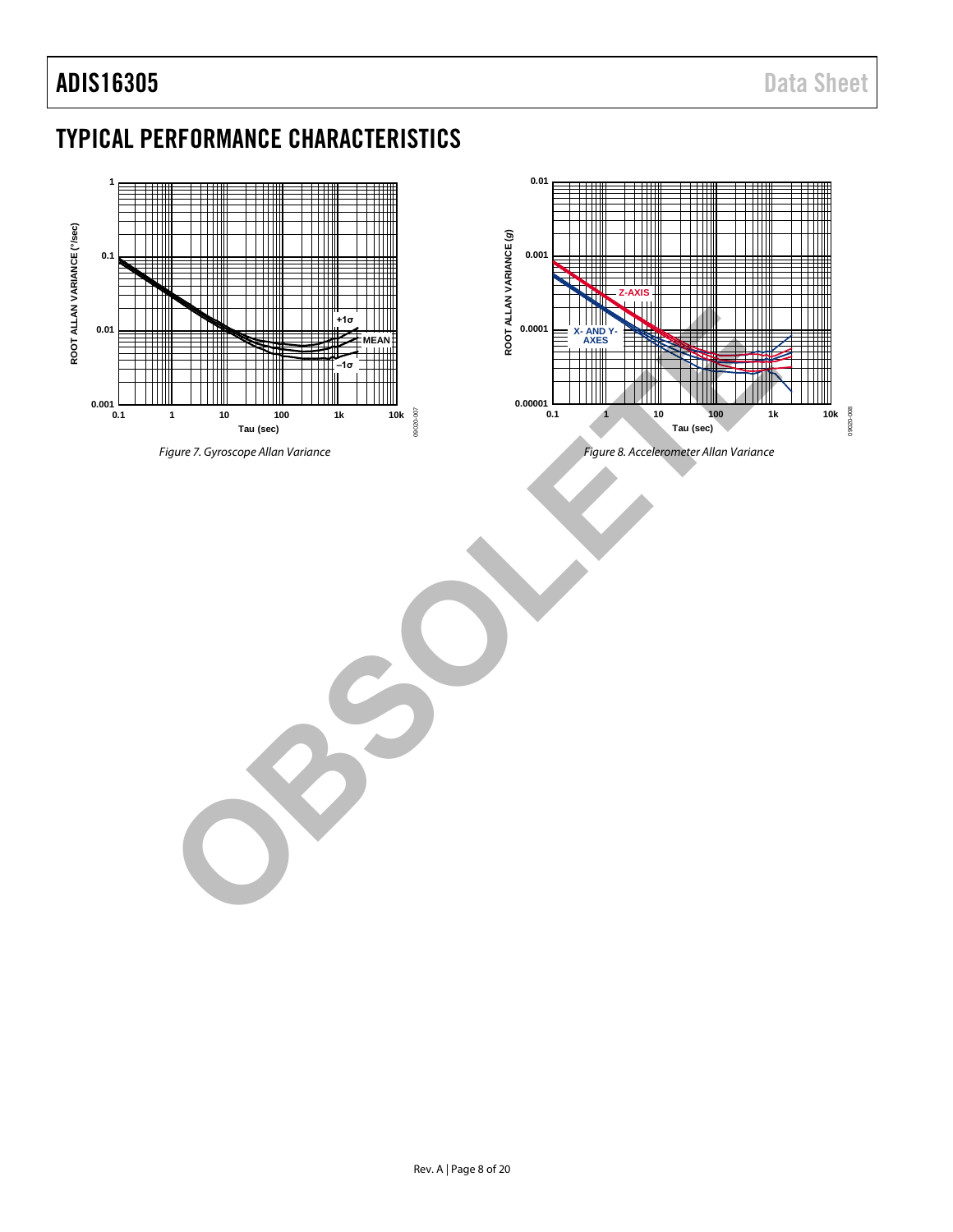## <span id="page-8-0"></span>THEORY OF OPERATION **BASIC OPERATION**

<span id="page-8-1"></span>The [ADIS16305](http://www.analog.com/ADIS16305?doc=ADIS16305.pdf) is an autonomous sensor system that starts up after it has a valid power supply voltage and begins producing inertial measurement data. After each sample cycle, the sensor data is loaded into the output registers, and DIO1 pulses high, which provides a new data-ready control signal for driving system-level interrupt service routines. In a typical system, a master processor accesses the output data registers through the SPI interface, using the connection diagram shown in Figure 9. [Table 6](#page-8-5) provides a generic functional description for each pin on the master processor. Table 7 describes the typical master processor settings for communicating with the ADIS16305.



*Figure 9. Electrical Connection Diagram*

<span id="page-8-5"></span><span id="page-8-4"></span>

|  | Table 6. Generic Master Processor Pin Names and Functions |  |  |
|--|-----------------------------------------------------------|--|--|
|  |                                                           |  |  |

| <b>Pin Name</b> | <b>Function</b>            |
|-----------------|----------------------------|
|                 | Slave select               |
| <b>IRO</b>      | Interrupt request          |
| <b>MOSI</b>     | Master output, slave input |
| <b>MISO</b>     | Master input, slave output |
| SCI K           | Serial clock               |

#### <span id="page-8-6"></span>**Table 7. Generic Master Processor SPI Settings**

| <b>Processor Setting</b>            | <b>Description</b>                        |
|-------------------------------------|-------------------------------------------|
| Master                              | ADIS16305 is a slave                      |
| SCLK Rate $\leq$ 2 MHz <sup>1</sup> | Normal mode, SMPL_PRD[7:0] ≤ 0x09         |
| SPI Mode 3                          | $CPOL = 1$ (polarity), $CHPA = 1$ (phase) |
| <b>MSB First Mode</b>               | Bit sequence                              |
| 16-Bit Mode                         | Shift register/data length                |

<sup>1</sup> For burst read, SCLK rate ≤ 1 MHz. For low power mode, SCLK rate ≤ 300 kHz.

The user registers provide addressing for all input/output operations on the SPI interface. Each 16-bit register has two 7-bit addresses: one for its upper byte and one for its lower byte. [Table 8](#page-9-1) lists the lower byte address for each register, an[d Figure 10](#page-8-7) shows the generic bit assignments.





#### <span id="page-8-7"></span><span id="page-8-2"></span>**READING SENSOR DATA**

Although the ADIS16305 produces data independently, it operates as an SPI slave device that communicates with system (master) processors using the 16-bit segments displayed in [Figure 11.](#page-8-8)  Individual register reads require two of these 16-bit sequences. The first 16-bit sequence provides the read command bit  $(R/W = 0)$ and the target register address (A6 to A0). The second sequence transmits the register contents (D15 to D0) on the DOUT line. For example, if DIN = 0x0A00, the contents of XACCL\_OUT are shifted out on the DOUT line during the next 16-bit sequence.

The SPI operates in full-duplex mode, which means that the master processor can read the output data from DOUT while using the same SCLK pulses to transmit the next target address on DIN.

#### <span id="page-8-3"></span>**DEVICE CONFIGURATION**

The user register memory map (see Table 8) identifies configuration registers with either a W or R/W. Configuration commands also use the bit sequence shown in Figure 11. If the  $MSB = 1$ , the last eight bits (DC7 to DC0) in the DIN sequence are loaded into the memory address associated with the address bits (A6 to A0). For example, if DIN = 0xA11F, 0x1F is loaded into Address 0x21 (XACCL\_OFF, upper byte) at the conclusion of the data frame.

The master processor initiates the backup function by setting GLOB  $CMD[3] = 1$  (DIN = 0xBE04). This command copies the user registers into their assigned flash memory locations and requires the power supply to stay within its normal operating range for the entire 50 ms process. The FLASH\_CNT register provides a running count of these events for monitoring the long-term reliability of the flash memory.

<span id="page-8-8"></span>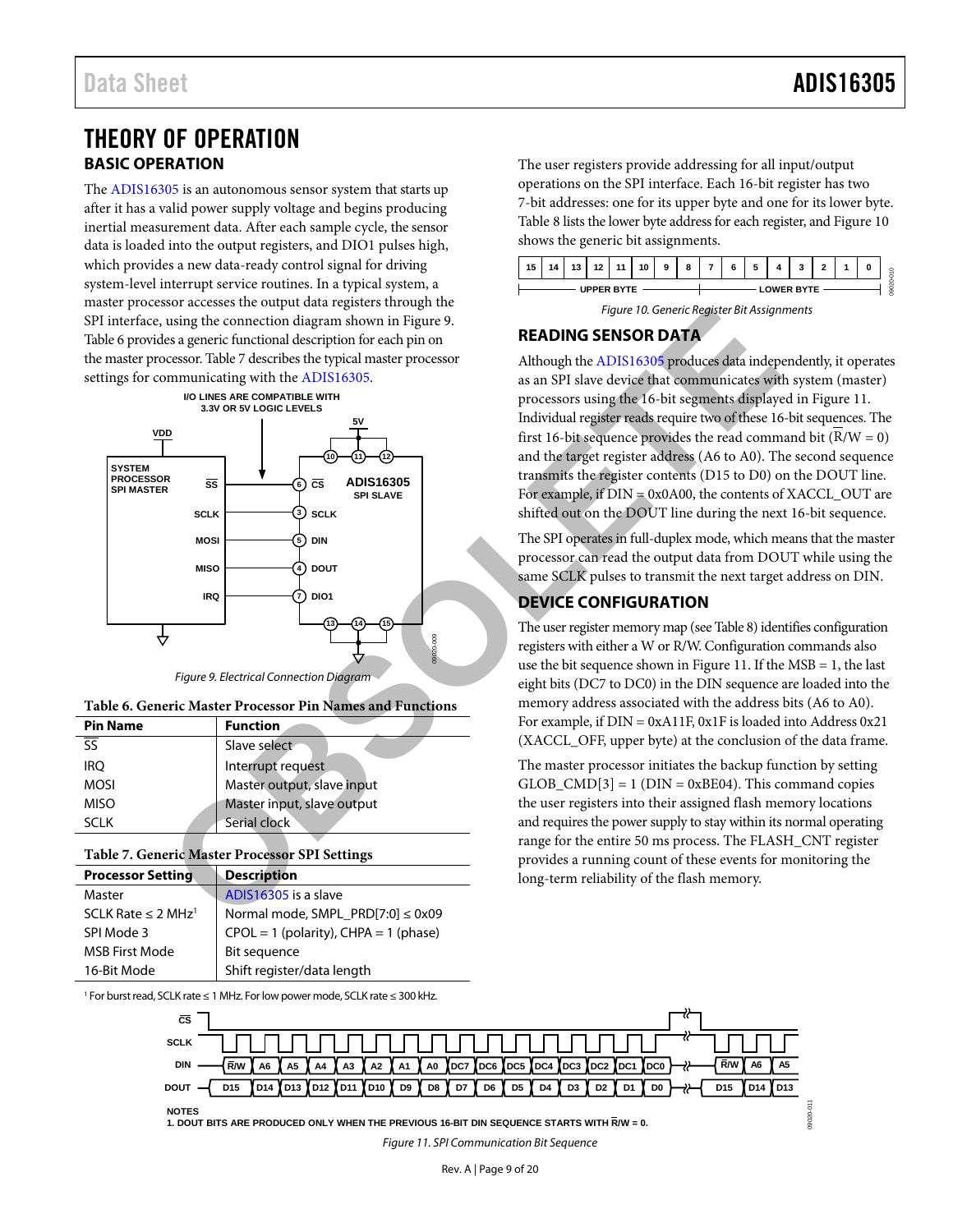#### <span id="page-9-0"></span>**MEMORY MAP**

<span id="page-9-1"></span>**Table 8. User Register Memory Map**

| <b>Name</b>     | R/W              | <b>Flash Backup</b> | Address <sup>1</sup> | <b>Default</b>   | <b>Register Description</b>                                                                                                                                                | <b>Bit Function</b> |
|-----------------|------------------|---------------------|----------------------|------------------|----------------------------------------------------------------------------------------------------------------------------------------------------------------------------|---------------------|
| FLASH_CNT       | $\mathsf{R}$     | Yes                 | 0x00                 | N/A <sup>2</sup> | Flash memory write count                                                                                                                                                   | See Table 28        |
| SUPPLY_OUT      | $\mathsf{R}$     | No                  | 0x02                 | N/A <sup>2</sup> | Power supply measurement                                                                                                                                                   | See Table 9         |
| GYRO_OUT        | R                | <b>No</b>           | 0x04                 | N/A <sup>2</sup> | Gyroscope output                                                                                                                                                           | See Table 9         |
| Reserved        | N/A <sup>2</sup> | N/A <sup>2</sup>    | 0x06                 | N/A <sup>2</sup> | Reserved                                                                                                                                                                   | N/A <sup>2</sup>    |
| Reserved        | N/A <sup>2</sup> | N/A <sup>2</sup>    | 0x08                 | N/A <sup>2</sup> | Reserved                                                                                                                                                                   | N/A <sup>2</sup>    |
| XACCL_OUT       | R                | <b>No</b>           | 0x0A                 | N/A <sup>2</sup> | X-axis accelerometer output                                                                                                                                                | See Table 9         |
| YACCL_OUT       | R                | <b>No</b>           | 0x0C                 | N/A <sup>2</sup> | Y-axis accelerometer output                                                                                                                                                | See Table 9         |
| ZACCL_OUT       | ${\sf R}$        | No                  | 0x0E                 | N/A <sup>2</sup> | Z-axis accelerometer output                                                                                                                                                | See Table 9         |
| TEMP_OUT        | ${\sf R}$        | No                  | 0x10                 | N/A <sup>2</sup> | Gyroscope temperature measurement                                                                                                                                          | See Table 9         |
| PITCH_OUT       | R                | No                  | 0x12                 | N/A <sup>2</sup> | Pitch angle output (x-axis)                                                                                                                                                | See Table 9         |
| ROLL_OUT        | R                | No                  | 0x14                 | N/A <sup>2</sup> | Roll angle output (y-axis)                                                                                                                                                 | See Table 9         |
| AUX_ADC         | R                | No                  | 0x16                 | N/A <sup>2</sup> | <b>Auxiliary ADC output</b>                                                                                                                                                | See Table 9         |
| Reserved        | N/A <sup>2</sup> | N/A <sup>2</sup>    | 0x18                 | N/A <sup>2</sup> | Reserved                                                                                                                                                                   | N/A <sup>2</sup>    |
| GYRO_OFF        | R/W              | Yes                 | 0x1A                 | 0x0000           | Gyroscope bias offset factor                                                                                                                                               | See Table 16        |
| PITCH_OFF       | R                | Yes                 | 0x1C                 | N/A <sup>2</sup> | Pitch angle offset factor                                                                                                                                                  | See Table 18        |
| ROLL_OFF        | R                | Yes                 | 0x1E                 | N/A <sup>2</sup> | Roll angle offset factor                                                                                                                                                   | See Table 18        |
| XACCL_OFF       | R/W              | Yes                 | 0x20                 | 0x0000           | X-axis acceleration bias offset factor                                                                                                                                     | See Table 17        |
| YACCL_OFF       | R/W              | Yes                 | 0x22                 | 0x0000           | Y-axis acceleration bias offset factor                                                                                                                                     | See Table 17        |
| ZACCL_OFF       | R/W              | Yes                 | 0x24                 | 0x0000           | Z-axis acceleration bias offset factor                                                                                                                                     | See Table 17        |
| ALM_MAG1        | R/W              | Yes                 | 0x26                 | 0x0000           | Alarm 1 amplitude threshold                                                                                                                                                | See Table 30        |
| ALM_MAG2        | R/W              | Yes                 | 0x28                 | 0x0000           | Alarm 2 amplitude threshold                                                                                                                                                | See Table 30        |
| ALM_SMPL1       | R/W              | Yes                 | 0x2A                 | 0x0000           | Alarm 1 sample size                                                                                                                                                        | See Table 31        |
| ALM_SMPL2       | R/W              | Yes                 | 0x2C                 | 0x0000           | Alarm 2 sample size                                                                                                                                                        | See Table 31        |
| <b>ALM CTRL</b> | R/W              | Yes                 | 0x2E                 | 0x0000           | Alarm control                                                                                                                                                              | See Table 32        |
| AUX_DAC         | R/W              | <b>No</b>           | 0x30                 | 0x0000           | Auxiliary DAC data                                                                                                                                                         | See Table 25        |
| GPIO_CTRL       | R/W              | <b>No</b>           | 0x32                 | 0x0000           | Auxiliary digital input/output control                                                                                                                                     | See Table 23        |
| MSC_CTRL        | R/W              | Yes                 | 0x34                 | 0x0006           | Miscellaneous control: data-ready, self-test                                                                                                                               | See Table 24        |
| SMPL_PRD        | R/W              | Yes                 | 0x36                 | 0x0001           | Internal sample period (rate) control                                                                                                                                      | See Table 20        |
| SENS_AVG        | R/W              | Yes                 | 0x38                 | 0x0402           | Dynamic range and digital filter control                                                                                                                                   | See Table 22        |
| SLP_CNT         | W                | No                  | 0x3A                 | 0x0000           | Sleep mode control                                                                                                                                                         | See Table 21        |
| DIAG_STAT       | R                | No.                 | 0x3C                 | 0x0000           | System status                                                                                                                                                              | See Table 29        |
| GLOB_CMD        | W                | N/A <sup>2</sup>    | 0x3E                 | 0x0000           | System command                                                                                                                                                             | See Table 19        |
| Reserved        | N/A <sup>2</sup> | N/A <sup>2</sup>    | 0x40 to 0x51         | N/A <sup>2</sup> | Reserved                                                                                                                                                                   | N/A <sup>2</sup>    |
| LOT_ID1         | R                | Yes                 | 0x52                 | N/A <sup>2</sup> | Lot Identification Code 1                                                                                                                                                  | See Table 35        |
| LOT_ID2         | R                | Yes                 | 0x54                 | N/A <sup>2</sup> | Lot Identification Code 2                                                                                                                                                  | See Table 35        |
| PROD_ID         | R                | Yes                 | 0x56                 | 0x3FB1           | Product identification                                                                                                                                                     | See Table 35        |
| SERIAL_NUM      | R                | Yes                 | 0x58                 | N/A <sup>2</sup> | Serial number                                                                                                                                                              | See Table 35        |
|                 |                  |                     |                      |                  | <sup>1</sup> Fach register contains two bytes. The address of the lower byte is displayed. The address of the upper byte is equal to the address of the lower byte plus 1. |                     |

<sup>1</sup> Each register contains two bytes. The address of the lower byte is displayed. The address of the upper byte is equal to the address of the lower byte plus 1. <sup>2</sup> N/A stands for not applicable.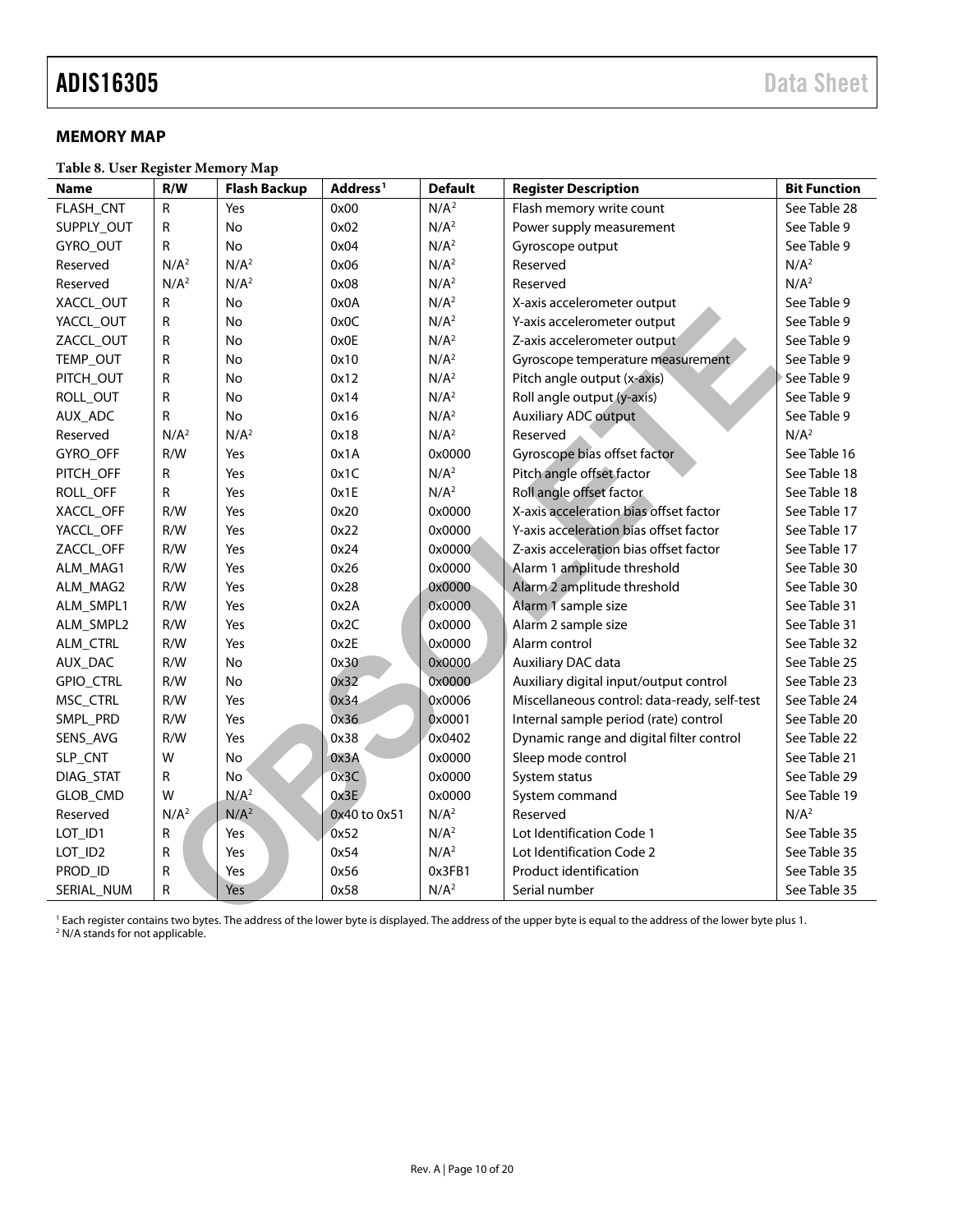#### <span id="page-10-0"></span>**BURST READ DATA COLLECTION**

Burst read data collection is a process-efficient method for collecting data from th[e ADIS16305.](http://www.analog.com/ADIS16305?doc=ADIS16305.pdf) In burst read, all output registers are clocked out on DOUT, 16 bits at a time, in sequential data cycles (each separated by one SCLK period). To start a burst read sequence, set  $DIN = 0x3E00$ . The contents of each output register are then shifted out on DOUT, starting with SUPPLY\_OUT and ending with AUX\_ADC (se[e Figure 13\)](#page-10-3). The addressing sequence shown in [Table 8](#page-9-1) determines the order of the outputs in burst read.

#### <span id="page-10-1"></span>**OUTPUT DATA REGISTERS**



*Figure 12. Output Register Bit Assignments*

#### <span id="page-10-4"></span><span id="page-10-2"></span>**Table 9. Output Data Register Formats**

| <b>OUTPUT DATA REGISTERS</b>                                        |                |                                                                                               |                      | Table 10. Rotation Rate, Twos Complemen       |                |        |        |
|---------------------------------------------------------------------|----------------|-----------------------------------------------------------------------------------------------|----------------------|-----------------------------------------------|----------------|--------|--------|
| Each output data register uses the format in Figure 12 and Table 9. |                |                                                                                               | <b>Rotation Rate</b> | <b>Decimal</b>                                | <b>Hex</b>     | Bi     |        |
|                                                                     |                | Figure 6 shows the positive direction for each inertial sensor. The                           |                      | $+300^{\circ}/sec$                            | $+6000$ LSB    | 0x1770 | X)     |
|                                                                     |                | ND bit is equal to 1 when the register contains unread data. The                              |                      | $+0.1\degree$ /sec                            | $+2$ LSB       | 0x0002 | $\chi$ |
|                                                                     |                | EA bit is high when any error/alarm flag in the DIAG_STAT                                     |                      | $+0.05^{\circ}/sec$                           | $+1$ LSB       | 0x0001 | X)     |
| register is equal to 1.                                             |                |                                                                                               |                      | $0^{\circ}/sec$                               | 0LSB           | 0x0000 | X)     |
|                                                                     |                | <b>MSB FOR 14-BIT OUTPUT</b>                                                                  |                      | $-0.05^{\circ}/sec$                           | $-1$ LSB       | 0x3FFF | X)     |
| ND EA                                                               |                |                                                                                               | 0020-012             | $-0.1\degree$ /sec                            | $-2$ LSB       | 0x3FFE | X)     |
|                                                                     |                | <b>MSB FOR 12-BIT OUTPUT</b>                                                                  |                      | $-300^{\circ}/sec$                            | $-6000$ LSB    | 0x2890 | X)     |
|                                                                     |                | Figure 12. Output Register Bit Assignments                                                    |                      | <b>Accelerometers</b>                         |                |        |        |
| Table 9. Output Data Register Formats                               |                |                                                                                               |                      | The accelerometer output registers, XACCL_O   |                |        |        |
| <b>Name</b>                                                         | <b>Address</b> | <b>Scale</b>                                                                                  | Reference            | and ZACCL_OUT, use a 14-bit, twos complem     |                |        |        |
| SUPPLY_OUT                                                          | 0x02           | Power supply                                                                                  | Table 13             | Table 11 offers some examples for translating |                |        |        |
| GYRO OUT <sup>1</sup>                                               | 0x04           | Gyroscope                                                                                     | Table 10             | into linear acceleration measurements         |                |        |        |
| XACCL_OUT                                                           | 0x0A           | Acceleration (x)                                                                              | Table 11             | Table 11. Acceleration, Twos Complement       |                |        |        |
| YACCL_OUT                                                           | 0x0C           | Acceleration (y)                                                                              | Table 11             | <b>Acceleration</b>                           | <b>Decimal</b> | Hex    | Bi     |
| ZACCL OUT                                                           | 0x0E           | Acceleration (z)                                                                              | Table 11             |                                               |                |        |        |
| TEMP OUT <sup>2</sup>                                               | 0x10           | Temperature                                                                                   | Table 14             | $+3.3q$                                       | +5500 LSB      | 0x157C | X)     |
| PITCH_OUT                                                           | 0x12           | Pitch angle                                                                                   | Table 12             | $+1.2$ mg                                     | $+2$ LSB       | 0x0002 | X)     |
| ROLL_OUT                                                            | 0x14           | Roll angle                                                                                    | Table 12             | $+0.6$ mg                                     | $+1$ LSB       | 0x0001 | X)     |
| AUX_ADC                                                             | 0x16           | ADC measurement                                                                               | Table 15             | 0 <sub>g</sub>                                | 0LSB           | 0x0000 | X)     |
|                                                                     |                | <sup>1</sup> Assumes that the scaling is set to ±300°/sec. This factor scales with the range. |                      | $-0.6$ ma                                     | $-1$ LSB       | 0x3FFF | X)     |
| $20x0000 = 25^{\circ}C (\pm 5^{\circ}C).$                           |                |                                                                                               |                      | $-1.2$ mg                                     | $-2$ LSB       | 0x3FFE | X)     |
|                                                                     |                | Note that the codes in Table 10, Table 11, Table 12, Table 13,                                |                      | $-3.3 g$                                      | $-5500$ LSB    | 0x2A84 | X)     |
|                                                                     |                | Table 14, and Table 15 assume typical sensitivity values.                                     |                      |                                               |                |        |        |
|                                                                     |                |                                                                                               |                      |                                               |                |        |        |
| $\overline{\text{cs}}$                                              |                | $\overline{\mathbf{2}}$                                                                       | 3<br>4               | 5                                             |                | 9      |        |
| <b>SCLK</b>                                                         |                |                                                                                               |                      |                                               |                |        |        |

#### *Gyroscopes*

The gyroscope output register, GYRO\_OUT, uses a 14-bit, twos complement digital format. When using the factory-default range of ±300°/sec, each LSB translates into 0.05°/sec[. Table 10](#page-10-5) offers some examples for translating the digital data into rotation rate measurements. When the dynamic rage is set to  $\pm 150^{\circ}/\text{sec}$ , divide the rotation rate numbers i[n Table 10](#page-10-5) by a factor of two. When the dynamic rage is set to ±75°/sec, divide the rotation rate numbers i[n Table 10](#page-10-5) by a factor of four.

| <b>Rotation Rate</b> | <b>Decimal</b> | <b>Hex</b> | <b>Binary</b>       |
|----------------------|----------------|------------|---------------------|
| $+300^{\circ}/sec$   | $+6000$ LSB    | 0x1770     | XX01 0111 0111 0000 |
| $+0.1\degree$ /sec   | $+2$ LSB       | 0x0002     | XX00 0000 0000 0010 |
| $+0.05^{\circ}/sec$  | $+1$ LSB       | 0x0001     | XX00 0000 0000 0001 |
| $0^{\circ}/sec$      | 0LSB           | 0x0000     | XX00 0000 0000 0000 |
| $-0.05^{\circ}/sec$  | $-1$ LSB       | $0x3$ FFF  | XX11 1111 1111 1111 |
| $-0.1\degree$ /sec   | $-2$ LSB       | 0x3FFE     | XX11 1111 1111 1110 |
| $-300^{\circ}/sec$   | $-6000$ LSB    | 0x2890     | XX10 1000 1001 0000 |

#### <span id="page-10-5"></span>**Table 10. Rotation Rate, Twos Complement Format**

#### *Accelerometers*

The accelerometer output registers, XACCL\_OUT, YACCL\_OUT, and ZACCL\_OUT, use a 14-bit, twos complement digital format. Table 11 offers some examples for translating the digital data into linear acceleration measurements

#### <span id="page-10-6"></span>**Table 11. Acceleration, Twos Complement Format**

| <b>Acceleration</b> | <b>Decimal</b> | <b>Hex</b> | <b>Binary</b>       |
|---------------------|----------------|------------|---------------------|
| $+3.3q$             | +5500 LSB      | 0x157C     | XX01 0101 0111 1100 |
| $+1.2$ mg           | $+2$ LSB       | 0x0002     | XX00 0000 0000 0010 |
| $+0.6$ mg           | $+1$ LSB       | 0x0001     | XX00 0000 0000 0001 |
| 0 <sub>q</sub>      | 0LSB           | 0x0000     | XX00 0000 0000 0000 |
| $-0.6$ mg           | $-1$ LSB       | 0x3FFF     | XX11 1111 1111 1111 |
| $-1.2$ mg           | $-2$ LSB       | 0x3FFE     | XX11 1111 1111 1110 |
| $-3.3q$             | $-5500$ LSB    | 0x2A84     | XX10 1010 1000 0100 |
|                     |                |            |                     |

<span id="page-10-3"></span>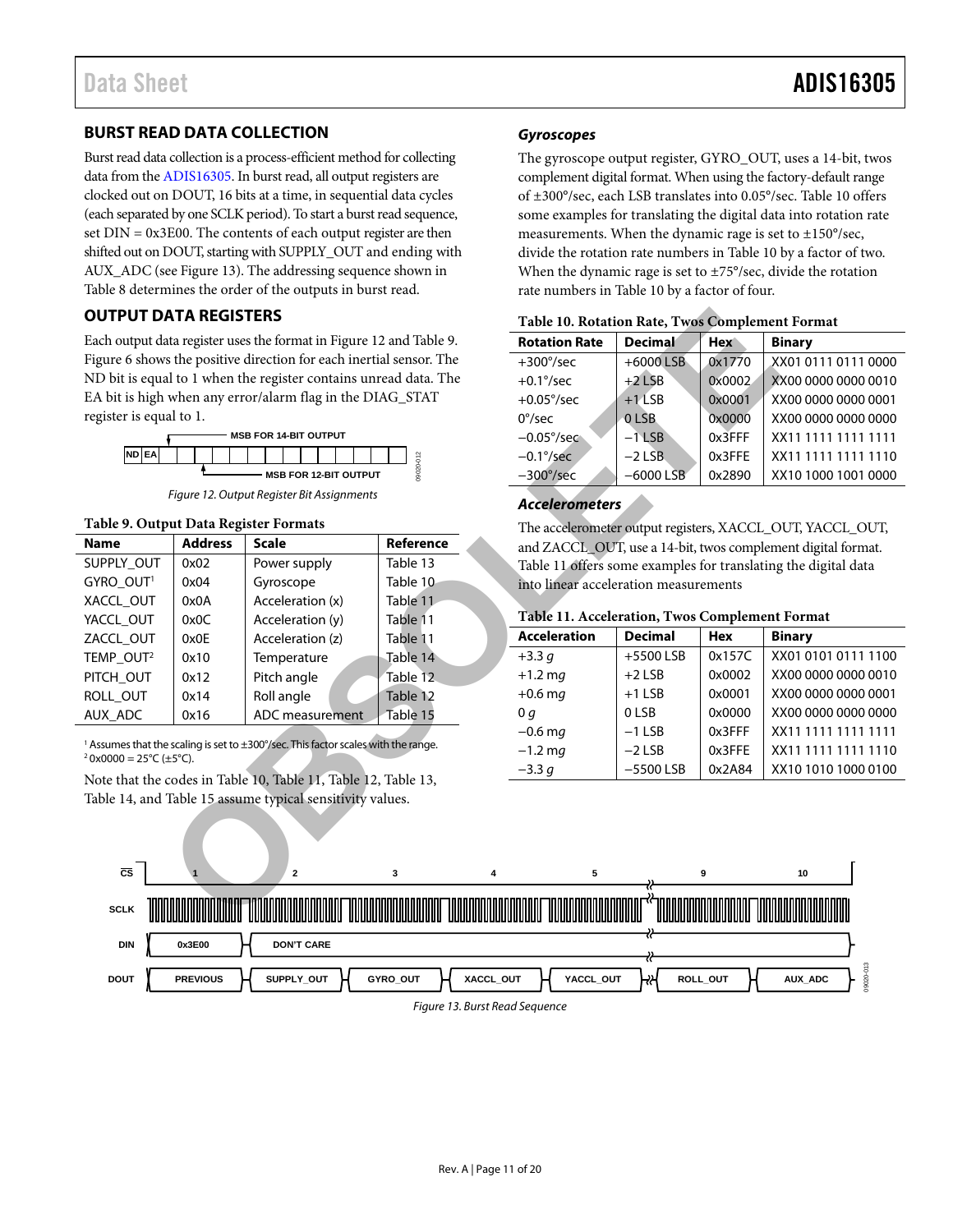#### <span id="page-11-0"></span>**ORIENTATION ANGLES**

The ROLL\_OUT and PITCH\_OUT registers provide a tilt angle calculation based on the accelerometer measurements. The zero reference is the point at which the z-axis faces gravity for a north-east-down (NED) configuration. [Table 12 d](#page-11-3)isplays a number of examples for the 13-bit, twos complement digital format in both of these registers. [Figure 14](#page-11-5) provides the physical references and formulas that produce these orientation angles.

<span id="page-11-3"></span>

| Angle             | <b>Decimal</b> | <b>Hex</b> | <b>Binary</b>       |
|-------------------|----------------|------------|---------------------|
| $+180^\circ$      | $+4091$        | 0x0FFB     | XXX0 1111 1111 1011 |
| $+90$             | $+2045$        | 0x07FD     | XXX0 0111 1111 1101 |
| $+0.088^{\circ}$  | $+2$ LSB       | 0x0002     | XXX0 0000 0000 0010 |
| $+0.044^{\circ}$  | $+1$ LSB       | 0x0001     | XXX0 0000 0000 0001 |
| $0^{\circ}$       | 0LSB           | 0x0000     | XXX0 0000 0000 0000 |
| $-0.044^{\circ}$  | $-1$           | $0x1$ FFF  | XXX1 1111 1111 1111 |
| $-0.088^\circ$    | $-2$           | 0x1FFE     | XXX1 1111 1111 1110 |
| $-90^\circ$       | $-2045$        | 0x1803     | XXX1 1000 0000 0011 |
| $-179.96^{\circ}$ | $-4090$        | 0x1006     | XXX1 0000 0000 0110 |



*Figure 14. Orientation for PITCH\_OUT and ROLL\_OUT Angles*

#### <span id="page-11-5"></span>*Power Supply*

The SUPPLY\_OUT register provides an internal measurement for the power supply voltage and uses a 12-bit, offset binary digital format[. Table 13](#page-11-1) provides several numerical examples of this format.

| <b>Supply Voltage</b> | <b>Decimal</b> | <b>Hex</b> | <b>Binary</b>       |
|-----------------------|----------------|------------|---------------------|
| 5.25V                 | 2171 LSB       | 0x87B      | XXXX 1000 0111 1011 |
| 5.002418V             | 2069 LSB       | 0x815      | XXXX 1000 0001 0101 |
| 5 V                   | 2068 LSB       | 0x814      | XXXX 1000 0001 0100 |
| 4.997582V             | 2067 LSB       | 0x813      | XXXX 1000 0001 0011 |
| 4.75 V                | 1964 LSB       | 0x7AC      | XXXX 0111 1010 1100 |

<span id="page-11-1"></span>**Table 13. Power Supply, Offset Binary Format**

#### *Internal Temperature*

The TEMP\_OUT register provides an internal measurement for temperature and uses 12-bit, twos complement for its digital format. Table 14 provides several numerical examples of this format. This is an internal temperature measurement, which can vary from ambient conditions outside of the package.

<span id="page-11-2"></span>

| Table 14. Temperature, Twos Complement Format |  |  |
|-----------------------------------------------|--|--|
|-----------------------------------------------|--|--|

| <b>Temperature</b>  | <b>Decimal</b> | <b>Hex</b> | <b>Binary</b>       |
|---------------------|----------------|------------|---------------------|
| $+105^{\circ}$ C    | $+588$ LSB     | 0x24C      | XXXX 0010 0100 1100 |
| $+85^{\circ}$ C     | +441 LSB       | 0x1B9      | XXXX 0001 1011 1001 |
| +25.272°C           | $+2$ LSB       | 0x002      | XXXX 0000 0000 0010 |
| $+25.136^{\circ}$ C | $+1$ LSB       | 0x001      | XXXX 0000 0000 0001 |
| $+25^{\circ}$ C     | 0 LSB          | 0x000      | XXXX 0000 0000 0000 |
| $+24.864^{\circ}$ C | $-1$ LSB       | 0xFFF      | XXXX 1111 1111 1111 |
| +24.728°C           | $-2$ LSB       | 0xFFE      | XXXX 1111 1111 1110 |
| $-40^{\circ}$ C     | $-478$ LSB     | 0xE22      | XXXX 1110 0010 0010 |

#### *Analog Input (ADC)*

The AUX\_ADC register provides access to the auxiliary ADC input channel measurements and uses 12-bit, offset binary as its digital format. The ADC is a 12-bit successive approximation converter that has an input circuit equivalent to the one shown in Figure 15. The maximum input is 3.3 V. The ESD protection diodes can handle 10 mA without causing irreversible damage. The on resistance (R1) of the switch has a typical value of 100  $\Omega$ . The sampling capacitor, C2, has a typical value of 16 pF.



*Figure 15. Equivalent Analog Input Circuit (Conversion Phase: Switch Open, Track Phase: Switch Closed)*

#### <span id="page-11-6"></span><span id="page-11-4"></span>**Table 15. ADC Measurement, Offset Binary Format**

| <b>Input Voltage</b> | <b>Decimal</b> | <b>Hex</b> | <b>Binary</b>       |
|----------------------|----------------|------------|---------------------|
| 3.3V                 | 4095 LSB       | 0xFFF      | XXXX 1111 1111 1111 |
| 1 V                  | 1241 LSB       | 0x4D9      | XXXX 0100 1101 1001 |
| $1.6118$ mV          | 2 LSB          | 0x002      | XXXX 0000 0000 0010 |
| 805.9 µV             | 1 LSB          | 0x001      | XXXX 0000 0000 0001 |
| 0 V                  | 0LSB           | 0x000      | XXXX 0000 0000 0000 |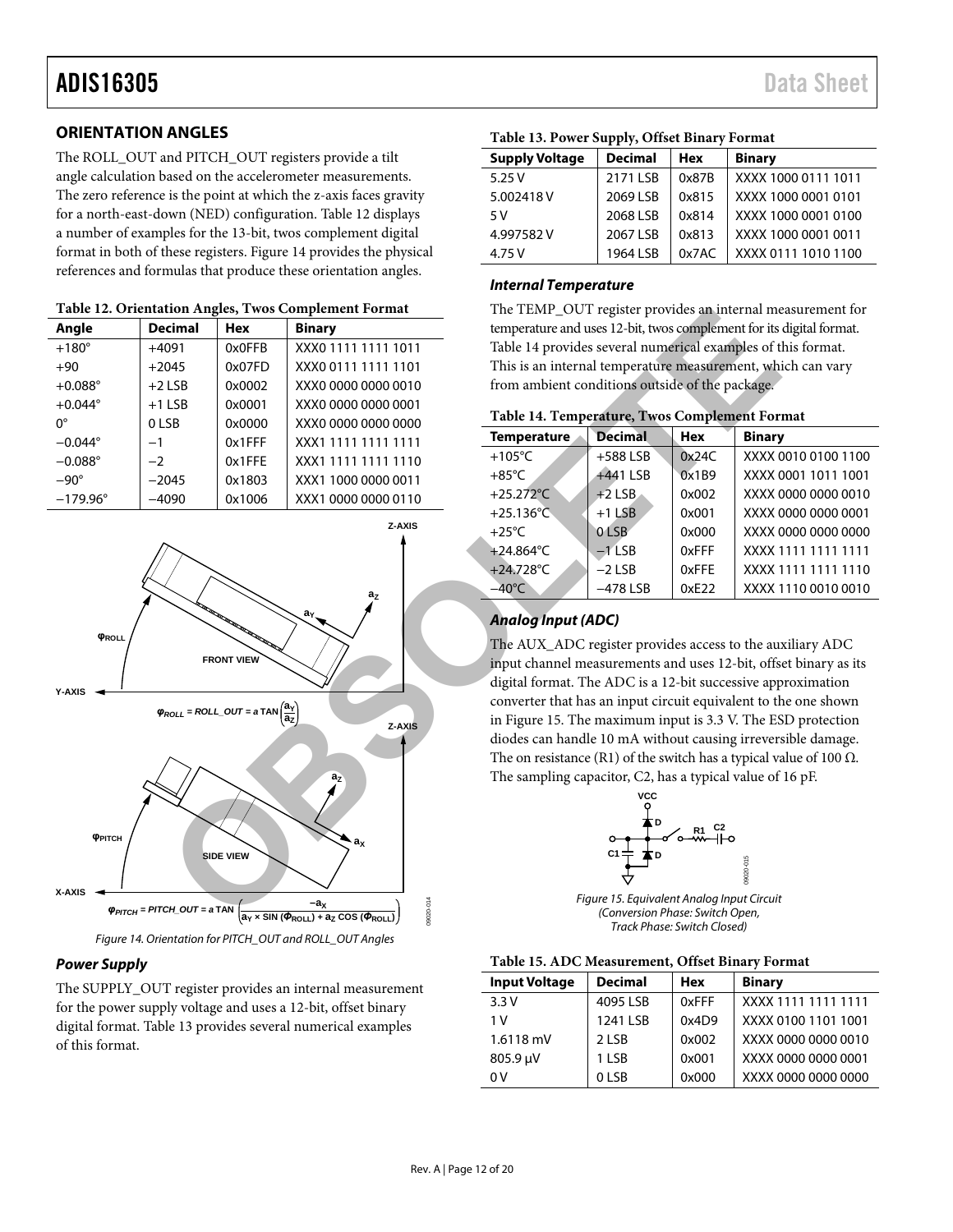#### <span id="page-12-0"></span>**CALIBRATION**

#### *Manual Bias Calibration*

The bias offset registers i[n Table 16](#page-12-2) an[d Table 17](#page-12-4) provide a manual adjustment function for the output of each sensor. For example, if GYRO\_OFF =  $0x1FF6$  (DIN =  $0x9B1F$ ,  $0x9AF6$ ), the GYRO\_OUT offset shifts by −10 LSBs, or −0.125°/sec.

#### <span id="page-12-2"></span>**Table 16. GYRO\_OFF Bit Descriptions**

| <b>Bits</b> | Description (Default = 0x0000)                                                                |
|-------------|-----------------------------------------------------------------------------------------------|
| [15:13]     | Not used.                                                                                     |
| [12:0]      | Data bits. Twos complement, 0.0125°/sec per LSB.<br>Typical adjustment range = $\pm$ 50°/sec. |

#### <span id="page-12-4"></span>**Table 17. XACCL\_OFF, YACCL\_OFF, ZACCL\_OFF Bit Descriptions**

| <b>Bits</b> | Description (Default = 0x0000)                                                      |
|-------------|-------------------------------------------------------------------------------------|
| [15:12]     | Not used.                                                                           |
| [11:0]      | Data bits. Twos complement, 0.6 mg/LSB. Typical<br>adjustment range = $\pm$ 1.22 g. |

#### *Frame Alignment*

The PITCH\_OFF and ROLL\_OFF registers (see Table 18) provide the angular orientation difference between the inertial frame (internal) and the external frame (package). They follow the same orientation as PITCH\_OUT and ROLL\_OUT, as shown in Figure 14.

#### <span id="page-12-3"></span>**Table 18. PITCH\_OFF, ROLL\_OFF Bit Descriptions**

| <b>Bits</b> | <b>Description</b>                      |  |
|-------------|-----------------------------------------|--|
| [15:10]     | Not used.                               |  |
| [9:0]       | Data bits. Twos complement, 0.014°/LSB. |  |

#### *Gyroscope Automatic Bias Null Calibration*

Set GLOB  $\text{CMD}[0] = 1$  (DIN = 0xBE01) to execute the automatic bias null calibration function. This function measures the gyroscope output register and then loads the gyroscope offset register with the opposite value to provide a quick bias calibration. All sensor data is then reset to 0, and the flash memory is updated automatically within 50 ms (see Table 19).

#### *Gyroscope Precision Automatic Bias Null Calibration*

Set GLOB  $\text{CMD}[4] = 1 \text{ (DIN} = 0 \text{xBE10})$  to execute the precision automatic bias null calibration function. This function takes the sensor offline for 30 sec while it collects a set of data and calculates more accurate bias correction factors for each gyroscope. After this function is executed, the newly calculated correction factor is loaded into the gyroscope offset registers, all sensor data is reset to 0, and the flash memory is updated automatically within 50 ms (see [Table 19\)](#page-12-6).

#### *Restoring Factory Calibration*

Set GLOB  $\text{CMD}[1] = 1$  (DIN = 0xBE02) to execute the factory calibration restore function. This function resets each user calibration register to 0x0000 (see [Table 16](#page-12-2) an[d Table 17\)](#page-12-4), resets all sensor data to 0, and automatically updates the flash memory within 50 ms (see [Table 19\)](#page-12-6).

#### *Linear Acceleration Bias Compensation (Gyroscope)*

Set MSC\_CTRL $[7] = 1$  (DIN = 0xB486) to enable correction for low frequency acceleration influences on gyroscope bias. Note that the DIN sequence also preserves the factory default condition for the data-ready function (see [Table 24\)](#page-14-3).

#### <span id="page-12-1"></span>**OPERATIONAL CONTROL** *Global Commands*

The GLOB\_CMD register provides trigger bits for several useful functions. Setting the assigned bit to 1 starts each operation, which returns the bit to 0 after completion. For example, set  $GLOB\_CMD[7] = 1 (DIN = 0xBE80)$  to execute a software reset, which stops the sensor operation and runs the device through its start-up sequence. This sequence includes loading the control registers with their respective flash memory locations prior to producing new data. Reading the GLOB\_CMD register (DIN = 0x3E00) starts the burst read sequence.

#### <span id="page-12-6"></span>**Table 19. GLOB\_CMD Bit Descriptions**

| ιτ usea.                                                  | Tunctions. Scitting the assigned bit to I starts each operation,                                                                  |                                                                   |  |  |
|-----------------------------------------------------------|-----------------------------------------------------------------------------------------------------------------------------------|-------------------------------------------------------------------|--|--|
| ta bits. Twos complement, 0.0125°/sec per LSB.            | which returns the bit to 0 after completion. For example, set<br>$GLOB\_CMD[7] = 1 (DIN = 0xBE80)$ to execute a software reset,   |                                                                   |  |  |
| pical adjustment range = $\pm$ 50°/sec.                   |                                                                                                                                   |                                                                   |  |  |
| CCL_OFF, YACCL_OFF, ZACCL_OFF                             | which stops the sensor operation and runs the device through<br>its start-up sequence. This sequence includes loading the control |                                                                   |  |  |
| ons                                                       | registers with their respective flash memory locations prior to                                                                   |                                                                   |  |  |
| scription (Default = 0x0000)                              |                                                                                                                                   | producing new data. Reading the GLOB_CMD register                 |  |  |
| t used.                                                   |                                                                                                                                   | $(DIN = 0x3E00)$ starts the burst read sequence.                  |  |  |
| ta bits. Twos complement, 0.6 mg/LSB. Typical             |                                                                                                                                   |                                                                   |  |  |
| justment range = $\pm$ 1.22 g.                            |                                                                                                                                   | Table 19. GLOB_CMD Bit Descriptions                               |  |  |
| ment                                                      | Bit(s)                                                                                                                            | <b>Description</b>                                                |  |  |
| OFF and ROLL_OFF registers (see Table 18) provide         | [15:8]                                                                                                                            | Not used                                                          |  |  |
| rientation difference between the inertial frame          | $[7]$                                                                                                                             | Software reset command                                            |  |  |
| the external frame (package). They follow the same        | [6:5]                                                                                                                             | Not used                                                          |  |  |
| PITCH_OUT and ROLL_OUT, as shown in Figure 14.            | $[4]$                                                                                                                             | Precision autonull command                                        |  |  |
|                                                           | $[3]$                                                                                                                             | Flash update command                                              |  |  |
| <b>TCH_OFF, ROLL_OFF Bit Descriptions</b>                 | $[2]$                                                                                                                             | Auxiliary DAC data latch                                          |  |  |
| scription                                                 | [1]                                                                                                                               | Factory calibration restore command                               |  |  |
| t used.                                                   | [0]                                                                                                                               | Autonull command                                                  |  |  |
| ta bits. Twos complement, 0.014°/LSB.                     | <b>Internal Sample Rate</b>                                                                                                       |                                                                   |  |  |
| <b>Nutomatic Bias Null Calibration</b>                    |                                                                                                                                   | The SMPL_PRD register provides discrete sample rate settings      |  |  |
| $MD[0] = 1$ ( $DIN = 0xBE01$ ) to execute the automatic   |                                                                                                                                   | using the bit assignments in Table 20 and the following equation: |  |  |
| ration function. This function measures the               |                                                                                                                                   | $t_s = t_B \times (N_s + 1)$                                      |  |  |
| tput register and then loads the gyroscope offset         | For example, when SMPL_PRD[7:0] = 0x0A, the sample rate is                                                                        |                                                                   |  |  |
| he opposite value to provide a quick bias calibration.    | 149 SPS.                                                                                                                          |                                                                   |  |  |
| a is then reset to 0, and the flash memory is updated     |                                                                                                                                   |                                                                   |  |  |
| within 50 ms (see Table 19).                              | Table 20. SMPL_PRD Bit Descriptions                                                                                               |                                                                   |  |  |
| Precision Automatic Bias Null Calibration                 | Bit(s)                                                                                                                            | <b>Description (Default = 0x0001)</b>                             |  |  |
| $MD[4] = 1 (DIN = 0xBE10)$ to execute the precision       | [15:8]                                                                                                                            | Not used                                                          |  |  |
| s null calibration function. This function takes the      | $[7]$                                                                                                                             | Time base $(t_B)$                                                 |  |  |
| for 30 sec while it collects a set of data and calculates |                                                                                                                                   | $0 = 0.61035$ ms, 1 = 18.921 ms                                   |  |  |
| e bias correction factors for each gyroscope. After       | $[6:0]$                                                                                                                           | Increment setting (N <sub>s</sub> )                               |  |  |
|                                                           |                                                                                                                                   |                                                                   |  |  |

#### *Internal Sample Rate*

$$
t_S = t_B \times (N_S + 1)
$$

<span id="page-12-5"></span>**Table 20. SMPL\_PRD Bit Descriptions**

| Bit(s) | <b>Description (Default = 0x0001)</b>                 |
|--------|-------------------------------------------------------|
| [15:8] | Not used                                              |
| [7]    | Time base (t <sub>B</sub> )                           |
|        | $0 = 0.61035$ ms, 1 = 18.921 ms                       |
| [6:0]  | Increment setting (N <sub>S</sub> )                   |
|        | Internal sample period = $t_s = t_B \times (N_s + 1)$ |

The default sample rate setting of 819.2 SPS provides optimal performance. For systems that value slower sample rates, keep the internal sample rate at 819.2 SPS. Use the programmable filter (SENS\_AVG) to reduce the bandwidth, which helps to prevent aliasing. The data-ready function (MSC\_CTRL) can drive an interrupt routine that uses a counter to help ensure data coherence at reduced rates.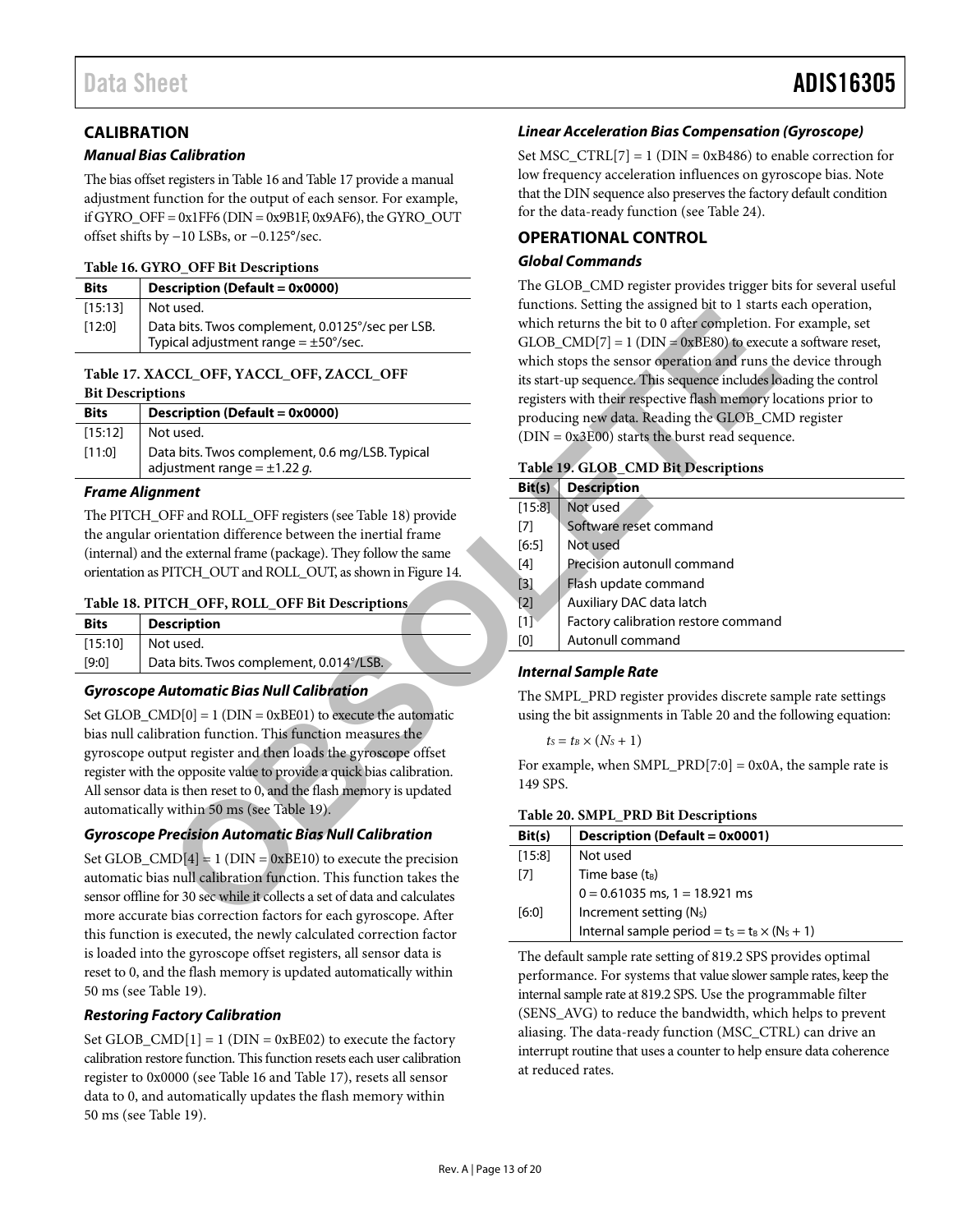#### *Power Management*

Setting SMPL\_PRD  $\geq$  0x0A also sets the sensor to low power mode. For systems that require lower power dissipation, insystem characterization helps users to quantify the associated performance trade-offs. In addition to sensor performance, this mode affects SPI data rates (see [Table 2\)](#page-4-1). Set SLP\_CNT[8] = 1 (DIN = 0xBB01) to start the indefinite sleep mode, which requires a CS assertion (high to low), reset, or power cycle to wake up. Use SLP\_CNT[7:0] to put the device into sleep mode for a specified period. For example, SLP\_CNT[7:0] =  $0x64$  (DIN =  $0xBA64$ ) puts th[e ADIS16305](http://www.analog.com/ADIS16305?doc=ADIS16305.pdf) to sleep for 50 sec.

#### <span id="page-13-1"></span>**Table 21. SLP\_CNT Bit Descriptions**

| Bit(s) | <b>Description</b>                        |
|--------|-------------------------------------------|
| [15:9] | Not used                                  |
| [8]    | Indefinite sleep mode; set to 1           |
| [7:0]  | Programmable sleep time bits, 0.5 sec/LSB |

#### *Sensor Bandwidth*

The signal chain for each MEMS sensor has several filter stages, which shape their frequency response. Figure 16 provides a block diagram for both gyroscope and accelerometer signal paths. [Table 22](#page-13-0) provides additional information for digital filter configuration.



#### <span id="page-13-2"></span>*Digital Filtering*

The N blocks in Figure 16 are part of the programmable lowpass filter, which provides additional noise reduction on the inertial sensor outputs. This filter contains two cascaded averaging filters that provide a Bartlett window, FIR filter response (see [Figure 17\)](#page-13-3). For example, set SENS  $AVG[2:0] = 100$  (DIN = 0xB804) to set each stage to 16 taps. When used with the default sample rate of 819.2 SPS, this value reduces the sensor bandwidth to approximately 16 Hz.



#### <span id="page-13-3"></span>*Dynamic Range*

#### <span id="page-13-0"></span>**Table 22. SENS\_AVG Bit Descriptions**

| $ e, SLP_C[N1]/:0  = 0x64$ (DIN = 0xBA64)<br>15 to sleep for 50 sec.<br><b>T Bit Descriptions</b>                                                                                                                                                                                                  | $-120$<br>$-140$     | $N = 4$<br>$N = 16$<br>N = 64<br>10-020060<br>0.001<br>0.01<br>0.1                                                                                                                                                                                                                                                                                                                                                                                                   |
|----------------------------------------------------------------------------------------------------------------------------------------------------------------------------------------------------------------------------------------------------------------------------------------------------|----------------------|----------------------------------------------------------------------------------------------------------------------------------------------------------------------------------------------------------------------------------------------------------------------------------------------------------------------------------------------------------------------------------------------------------------------------------------------------------------------|
| tion                                                                                                                                                                                                                                                                                               |                      | <b>FREQUENCY (Ratio)</b>                                                                                                                                                                                                                                                                                                                                                                                                                                             |
|                                                                                                                                                                                                                                                                                                    |                      | Figure 17. Bartlett Window, FIR Filter Frequency Response<br>(Phase Delay = N Samples)                                                                                                                                                                                                                                                                                                                                                                               |
| e sleep mode; set to 1:<br>mable sleep time bits, 0.5 sec/LSB                                                                                                                                                                                                                                      | <b>Dynamic Range</b> |                                                                                                                                                                                                                                                                                                                                                                                                                                                                      |
| th<br>or each MEMS sensor has several filter stages,<br>requency response. Figure 16 provides a block<br>gyroscope and accelerometer signal paths.<br>additional information for digital filter                                                                                                    |                      | The SENS_AVG[10:8] bits provide three dynamic range settings<br>for this gyroscope. The lower dynamic range settings (±75°/sec and<br>±150°/sec) limit the minimum filter tap sizes to maintain resolution.<br>For example, set SENS_AVG[10:8] = 010 (DIN = 0xB902) for<br>a measurement range of $\pm 150^{\circ}/sec$ . Because this setting can<br>influence the filter settings, program SENS_AVG[10:8] and<br>then SENS_AVG[2:0] if more filtering is required. |
| LPF<br>$757$ Hz                                                                                                                                                                                                                                                                                    | Bit(s)               | Table 22. SENS_AVG Bit Descriptions<br><b>Description</b>                                                                                                                                                                                                                                                                                                                                                                                                            |
| LPF<br>330Hz<br>$N = 2m$<br>$m =$ SENS_AVG[2:0]<br>re 16. MEMS Analog and Digital Filters                                                                                                                                                                                                          | [15:11]<br>[10:8]    | Not used<br>Measurement range (sensitivity) selection<br>$100 = \pm 300^{\circ}/sec$ (default condition)<br>$010 = ±150^{\circ}/sec$ , filter taps ≥ 4 (Bits[2:0] ≥ 0x02)<br>001 = ±75°/sec, filter taps ≥ 16 (Bits[2:0] ≥ 0x04)                                                                                                                                                                                                                                     |
| gure 16 are part of the programmable low-                                                                                                                                                                                                                                                          | [7:3]<br>[2:0]       | Not used<br>Number of taps in each stage, $N = 2M$ ;<br>maximum setting = 6 (110), $N = 26 = 64$ taps/stage                                                                                                                                                                                                                                                                                                                                                          |
| provides additional noise reduction on the<br>uts. This filter contains two cascaded averaging<br>a Bartlett window, FIR filter response (see<br>$nple, set SENS_AVG[2:0] = 100 (DIN = 0xB804)$<br>16 taps. When used with the default sample<br>this value reduces the sensor bandwidth to<br>Hz. |                      |                                                                                                                                                                                                                                                                                                                                                                                                                                                                      |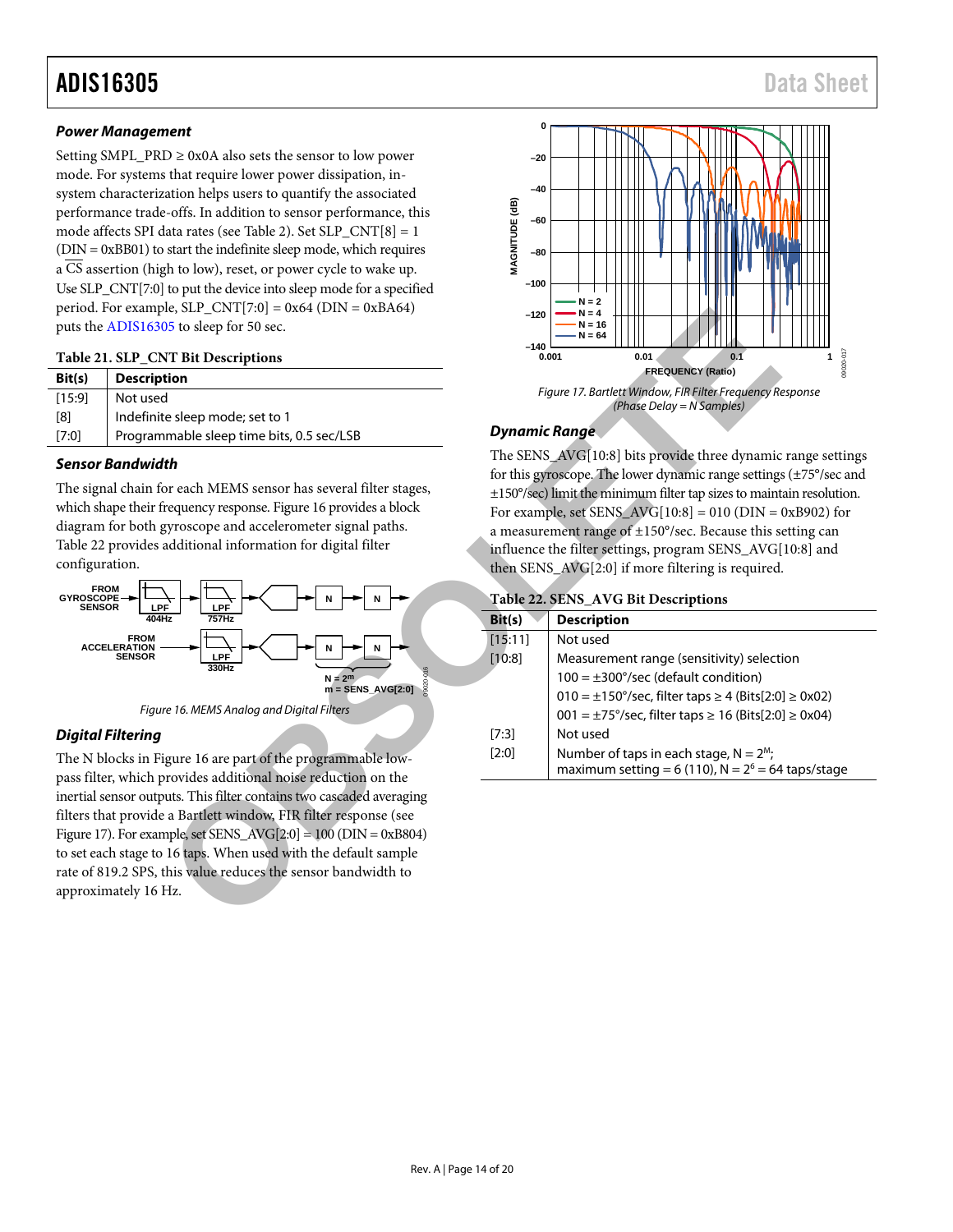#### <span id="page-14-0"></span>**INPUT/OUTPUT FUNCTIONS**

#### *General-Purpose I/O*

DIO1, DIO2, DIO3, and DIO4 are configurable, general-purpose I/O lines that serve multiple purposes according to the following control register priority: MSC\_CTRL, ALM\_CTRL, and GPIO\_CTRL. For example, set GPIO\_CTRL = 0x080C (DIN = 0xB20C, and then 0xB308) to configure DIO1 and DIO2 as inputs and DIO3 and DIO4 as outputs, with DIO3 set low and DIO4 set high.

#### <span id="page-14-2"></span>**Table 23. GPIO\_CTRL Bit Descriptions**

| In this configuration, read GPIO_CTRL ( $DIN = 0x3200$ ) to                                                                    |                                                                    | [8]                                                | Manual self-test, positive stimulus<br>$(1 =$ enabled, $0 =$ disabled) |  |
|--------------------------------------------------------------------------------------------------------------------------------|--------------------------------------------------------------------|----------------------------------------------------|------------------------------------------------------------------------|--|
| monitor the digital state of DIO1 and DIO2.                                                                                    |                                                                    | $[7]$                                              | Linear acceleration bias compensa                                      |  |
|                                                                                                                                | Table 23. GPIO_CTRL Bit Descriptions                               |                                                    | $(1 = enabled, 0 = disabled)$                                          |  |
| Bit(s)                                                                                                                         | <b>Description</b>                                                 | [6]                                                | Point of percussion alignment, acc                                     |  |
| [15:12]                                                                                                                        | Not used                                                           |                                                    | $(1 = enabled, 0 = disabled)$                                          |  |
| $[11]$                                                                                                                         | General-Purpose I/O Line 4 (DIO4) data level                       | [5:3]                                              | Not used                                                               |  |
| $[10]$                                                                                                                         | General-Purpose I/O Line 3 (DIO3) data level                       | $[2]$                                              | Data ready enable                                                      |  |
| $[9]$                                                                                                                          | General-Purpose I/O Line 2 (DIO2) data level                       |                                                    | $(1 =$ enabled, $0 =$ disabled)                                        |  |
| [8]                                                                                                                            | General-Purpose I/O Line 1 (DIO1) data level                       | $[1]$                                              | Data ready polarity                                                    |  |
| $[7:4]$                                                                                                                        | Not used                                                           |                                                    | $(1 =$ active high, $0 =$ active low)                                  |  |
| $[3]$                                                                                                                          | General-Purpose I/O Line 4 (DIO4) direction control                | $\left[0\right]$                                   | Data ready line select                                                 |  |
|                                                                                                                                | $(1 = output, 0 = input)$                                          |                                                    | $(1 = DIO2, 0 = DIO1)$                                                 |  |
| $[2]$                                                                                                                          | General-Purpose I/O Line 3 (DIO3) direction control                |                                                    |                                                                        |  |
|                                                                                                                                | $(1 = output, 0 = input)$                                          | <b>Auxiliary DAC</b>                               |                                                                        |  |
| $[1]$                                                                                                                          | General-Purpose I/O Line 2 (DIO2) direction control                |                                                    | The 12-bit AUX_DAC line can drive its output                           |  |
|                                                                                                                                | $(1 = output, 0 = input)$                                          | of the ground reference when it is not sinking     |                                                                        |  |
| $\left[0\right]$                                                                                                               | General-Purpose I/O Line 1 (DIO1) direction control                | output approaches 0 V, the linearity begins to deg |                                                                        |  |
|                                                                                                                                | $(1 = output, 0 = input)$                                          | beginning point). As the sink current increas      |                                                                        |  |
|                                                                                                                                |                                                                    |                                                    | range increases. The DAC latch command m                               |  |
| <b>Input Clock Configuration</b>                                                                                               |                                                                    | the AUX_DAC register into the DAC input re         |                                                                        |  |
|                                                                                                                                | The input clock function allows for external control over-         | both bytes to take effect at the same time.        |                                                                        |  |
|                                                                                                                                | sampling in the ADIS16305. Set SMPL_PRD[7:0] = $0x00$ (DIN         |                                                    | Table 25. AUX_DAC Bit Descriptions                                     |  |
|                                                                                                                                | $= 0xB600$ ) to enable this function. See Table 2 and Figure 4 for | <b>Bits</b>                                        | <b>Description</b>                                                     |  |
|                                                                                                                                | timing information.                                                |                                                    | Not used                                                               |  |
|                                                                                                                                | <b>Data-Ready I/O Indicator</b>                                    | [15:12]                                            |                                                                        |  |
|                                                                                                                                |                                                                    | [11:0]                                             | Data bits, scale factor = 0.8059 mV                                    |  |
| The factory default sets DIO1 as a positive data-ready indicator                                                               |                                                                    |                                                    | Offset binary format, $0 V = 0$ LSB                                    |  |
| signal. The MSC_CTRL[2:0] bits provide configuration options<br>for changing the default. For example, set MSC_CTRL[2:0] = 100 |                                                                    | Table 26. Setting AUX_DAC = 1 V                    |                                                                        |  |
| $(DIN = 0xB404)$ to change the polarity of the data-ready signal                                                               |                                                                    | <b>DIN</b>                                         | <b>Description</b>                                                     |  |
|                                                                                                                                | on DIO1 for interrupt inputs that require negative logic inputs    | 0xB0D9                                             | $AUX_DAC[7:0] = 0xD9(217LSB).$                                         |  |
| for activation. The pulse width is between 100 µs and 200 µs                                                                   |                                                                    | 0xB104                                             | AUX_DAC[15:8] = 0x04 (1024 LSB).                                       |  |
|                                                                                                                                |                                                                    | 0.0001                                             | $C100$ $C11011$ 1                                                      |  |

#### *Input Clock Configuration*

#### *Data-Ready I/O Indicator*

The factory default sets DIO1 as a positive data-ready indicator signal. The MSC\_CTRL[2:0] bits provide configuration options for changing the default. For example, set MSC\_CTRL[2:0] = 100 (DIN = 0xB404) to change the polarity of the data-ready signal on DIO1 for interrupt inputs that require negative logic inputs for activation. The pulse width is between 100 µs and 200 µs over all conditions.

### <span id="page-14-3"></span>**Table 24. MSC\_CTRL Bit Descriptions**

| Table 24. MSC CTKL DR Descriptions |                                                      |  |  |
|------------------------------------|------------------------------------------------------|--|--|
| Bit(s)                             | <b>Description</b>                                   |  |  |
| [15:12]                            | Not used                                             |  |  |
| $[11]$                             | Memory test (cleared upon completion)                |  |  |
|                                    | $(1 =$ enabled, $0 =$ disabled)                      |  |  |
| $[10]$                             | Internal self-test enable (cleared upon completion)  |  |  |
|                                    | $(1 =$ enabled, $0 =$ disabled)                      |  |  |
| [9]                                | Manual self-test, negative stimulus                  |  |  |
|                                    | $(1 = enabled, 0 = disabled)$                        |  |  |
| [8]                                | Manual self-test, positive stimulus                  |  |  |
|                                    | $(1 =$ enabled, $0 =$ disabled)                      |  |  |
| $[7]$                              | Linear acceleration bias compensation for gyroscopes |  |  |
|                                    | $(1 = enabled, 0 = disabled)$                        |  |  |
| [6]                                | Point of percussion alignment, accelerometer         |  |  |
|                                    | $(1 =$ enabled, $0 =$ disabled)                      |  |  |
| [5:3]                              | Not used                                             |  |  |
| [2]                                | Data ready enable                                    |  |  |
|                                    | $(1 =$ enabled, $\overline{0} =$ disabled)           |  |  |
| $[1]$                              | Data ready polarity                                  |  |  |
|                                    | $(1 =$ active high, $0 =$ active low)                |  |  |
| [0]                                | Data ready line select                               |  |  |
|                                    | $(1 = DIO2, 0 = DIO1)$                               |  |  |

#### *Auxiliary DAC*

The 12-bit AUX\_DAC line can drive its output to within 5 mV of the ground reference when it is not sinking current. As the output approaches 0 V, the linearity begins to degrade (~100 LSB beginning point). As the sink current increases, the nonlinear range increases. The DAC latch command moves the values of the AUX\_DAC register into the DAC input register, enabling both bytes to take effect at the same time.

#### <span id="page-14-1"></span>**Table 25. AUX\_DAC Bit Descriptions**

| <b>Bits</b> | <b>Description</b>                                                           |  |  |
|-------------|------------------------------------------------------------------------------|--|--|
| [15:12]     | Not used                                                                     |  |  |
| [11:0]      | Data bits, scale factor = $0.8059$ mV/LSB                                    |  |  |
|             | Offset binary format, $0 V = 0$ LSB                                          |  |  |
|             | Table 26. Setting AUX $DAC = 1 V$                                            |  |  |
| <b>DIN</b>  | <b>Description</b>                                                           |  |  |
| 0xB0D9      | AUX $DAC[7:0] = 0xD9(217LSB)$ .                                              |  |  |
| 0xB104      | AUX DAC[15:8] = $0x04$ (1024 LSB).                                           |  |  |
| 0xBE04      | $GLOB$ $CMD[2] = 1$ .                                                        |  |  |
|             | Move values into the DAC input register, resulting in<br>a 1 V output level. |  |  |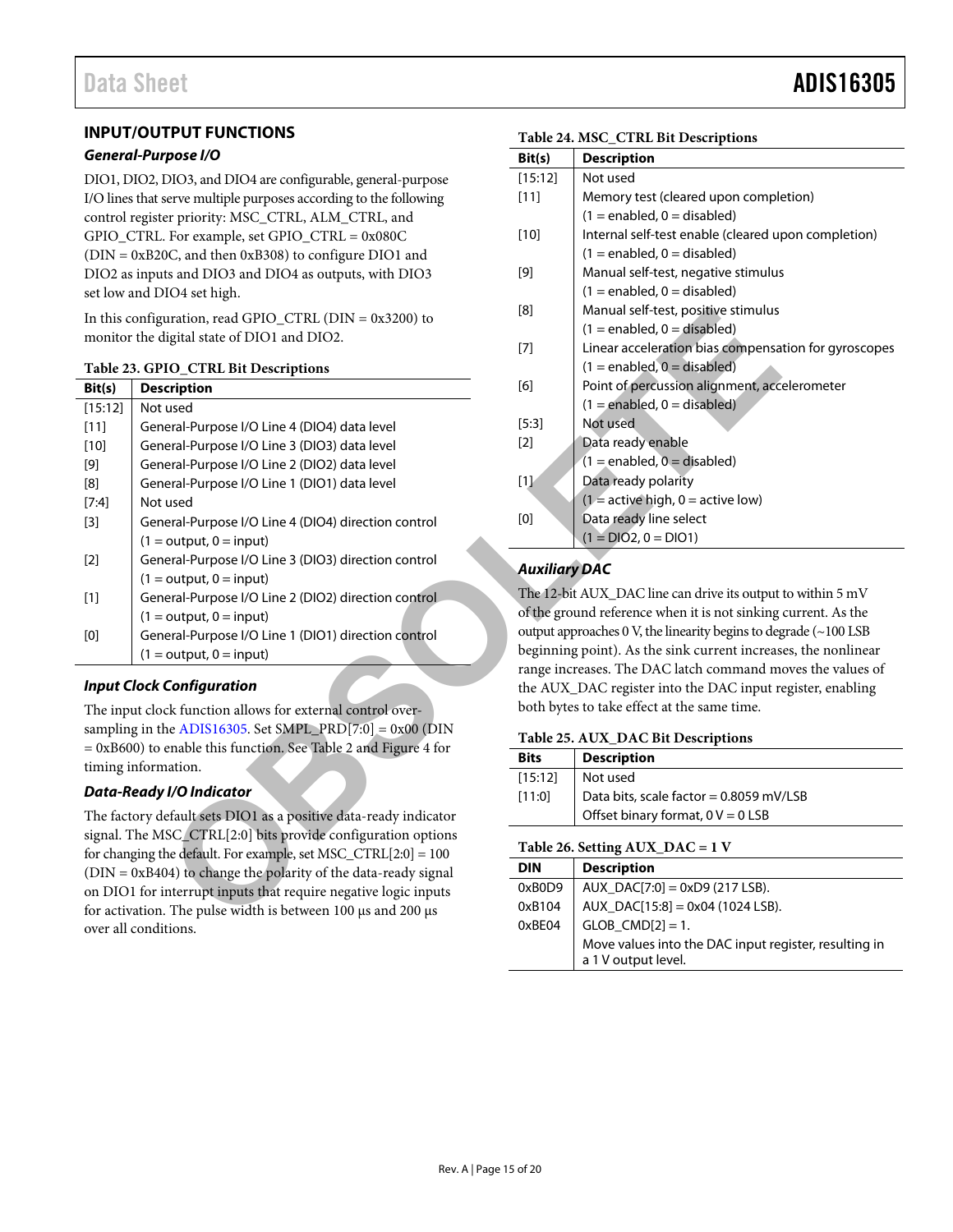#### <span id="page-15-0"></span>**DIAGNOSTICS**

#### *Self-Test*

The self-test function allows the user to verify the mechanical integrity of each MEMS sensor. It applies an electrostatic force to each sensor element, which results in mechanical displacement that simulates a response to actual motion[. Table 1](#page-2-1) lists the expected response for each sensor, which provides pass/fail criteria. Set MSC\_CTRL $[10] = 1$  (DIN = 0xB504) to run the internal self-test routine, which exercises all inertial sensors, measures each response, makes pass/fail decisions, and reports them to error flags in the DIAG\_STAT register. This process takes 35 ms to complete and report the results to DIAG\_STAT[5], DIAG\_STAT[10], and DIAG\_STAT[15:13]. MSC\_CTRL[10] resets itself to 0 after completing the routine. The MSC\_CTRL[9:8] bits provide manual control over the self-test function for investigation of potential failures. Table 27 outlines an example test flow for using this option to verify the gyroscope function.

#### <span id="page-15-3"></span>**Table 27. Manual Self-Test Example Sequence**

|                                                               | measures each response, makes pass/fail decisions, and reports     |                                                     |                                                          |  |
|---------------------------------------------------------------|--------------------------------------------------------------------|-----------------------------------------------------|----------------------------------------------------------|--|
|                                                               | them to error flags in the DIAG_STAT register. This process takes  | RETENTION<br>300                                    |                                                          |  |
| 35 ms to complete and report the results to DIAG_STAT[5],     |                                                                    |                                                     |                                                          |  |
|                                                               | DIAG_STAT[10], and DIAG_STAT[15:13]. MSC_CTRL[10]                  |                                                     |                                                          |  |
|                                                               | resets itself to 0 after completing the routine. The MSC_CTRL[9:8] | 150                                                 |                                                          |  |
|                                                               | bits provide manual control over the self-test function for        |                                                     |                                                          |  |
|                                                               | investigation of potential failures. Table 27 outlines an example  | 0                                                   | 30<br>40<br>55<br>70<br>85<br>100<br>125                 |  |
|                                                               | test flow for using this option to verify the gyroscope function.  |                                                     | <b>JUNCTION TEMPERATURE (°C)</b>                         |  |
|                                                               | Table 27. Manual Self-Test Example Sequence                        |                                                     | Figure 18. Flash/EE Memory Data Retention                |  |
| <b>DIN</b>                                                    | <b>Description</b>                                                 |                                                     | <b>Checksum Test</b>                                     |  |
| 0xB601                                                        | $SMPL_PRD[7:0] = 0x01$ , sample rate = 819.2 SPS                   |                                                     | Set MSC_CTRL $[11] = 1$ (DIN = 0x9D08) to verify         |  |
| 0xB904                                                        | SENS_AVG[15:8] = 0x04, gyro range = $\pm$ 300°/sec                 |                                                     | memory integrity against the factory check sum a         |  |
| 0xB802                                                        | SENS_AVG[7:0] = 0x02, four-tap averaging filter                    |                                                     | DIAG_STAT[6] to check the results 20 ms after th         |  |
|                                                               | Delay = $50$ ms                                                    | <b>Status</b>                                       |                                                          |  |
| 0x0400                                                        | Read GYRO_OUT                                                      |                                                     |                                                          |  |
| 0xB502                                                        | MSC_CTRL[9] = 1, gyroscope negative self-test                      | The error flags provide indicator functions for cor |                                                          |  |
|                                                               | Delay = $50$ ms                                                    |                                                     | level issues. All of the flags are cleared (set to 0) af |  |
| 0x0400                                                        | Read GYRO_OUT                                                      | DIAG_STAT register read cycle. If an error condit   |                                                          |  |
|                                                               | Determine whether the bias in the gyroscope                        | the error flag returns to 1 during the next sample  |                                                          |  |
|                                                               | output changed according to the self-test                          |                                                     | DIAG_STAT[1:0] bits do not require a read of this        |  |
|                                                               | response specified in Table 1                                      | return to 0. If the power supply voltage goes back  |                                                          |  |
| 0xB501                                                        | MSC_CTRL[9:8] = 01, gyroscope/accelerometer<br>positive self-test  | these two flags are cleared automatically.          |                                                          |  |
|                                                               | Delay = $50$ ms                                                    | Table 29. DIAG_STAT Bit Descriptions                |                                                          |  |
| 0x0400                                                        | Read GYRO_OUT                                                      | Bit(s)                                              | <b>Description</b>                                       |  |
|                                                               | Determine whether the bias in the gyroscope                        | $[15]$                                              | Z-axis accelerometer self-test failure (1 =              |  |
|                                                               | output changed according to the self-test                          | $[14]$                                              | Y-axis accelerometer self-test failure (1 =              |  |
|                                                               | response specified in Table 1                                      | $[13]$                                              | X-axis accelerometer self-test failure $(1 =$            |  |
| 0xB500                                                        | $MSC_CTRL[15:8] = 0x00$                                            | [12:11]                                             | Not used                                                 |  |
|                                                               | While the self-test still functions when the device is in motion,  | $[10]$                                              | Gyroscope self-test failure (1 = fail, 0 = pa            |  |
| zero motion typically produces the most reliable results. The |                                                                    | $[9]$                                               | Alarm 2 status (1 = active, 0 = inactive)                |  |
| settings in Table 27 are flexible and allow for optimization  |                                                                    | [8]                                                 | Alarm 1 status (1 = active, 0 = inactive)                |  |
|                                                               |                                                                    | [7]                                                 | Not used                                                 |  |

While the self-test still functions when the device is in motion, zero motion typically produces the most reliable results. The settings in [Table 27](#page-15-3) are flexible and allow for optimization around speed and noise influence. For example, using fewer filtering taps decreases delay times but increases the possibility of noise influence.

#### *Flash Memory Management*

The FLASH\_CNT register (se[e Table 28\)](#page-15-1) provides a tool for managing the flash memory's endurance. The FLASH\_CNT register increments every time there is a write to the flash memory. [Figure 18](#page-15-4) quantifies the relationship between data retention and junction temperature.

#### <span id="page-15-1"></span>**Table 28. FLASH\_CNT Bit Descriptions**



#### <span id="page-15-4"></span>*Checksum Test*

Set MSC\_CTRL[11] = 1 (DIN = 0x9D08) to verify the flash memory integrity against the factory check sum and read DIAG\_STAT[6] to check the results 20 ms after the command.

#### *Status*

The error flags provide indicator functions for common system level issues. All of the flags are cleared (set to 0) after each DIAG\_STAT register read cycle. If an error condition remains, the error flag returns to 1 during the next sample cycle. The DIAG\_STAT[1:0] bits do not require a read of this register to return to 0. If the power supply voltage goes back into range, these two flags are cleared automatically.

#### <span id="page-15-2"></span>**Table 29. DIAG\_STAT Bit Descriptions**

| Bit(s)  | <b>Description</b>                                                          |
|---------|-----------------------------------------------------------------------------|
| $[15]$  | Z-axis accelerometer self-test failure $(1 = \text{fail}, 0 = \text{pass})$ |
| $[14]$  | Y-axis accelerometer self-test failure (1 = fail, 0 = pass)                 |
| $[13]$  | X-axis accelerometer self-test failure $(1 = \text{fail}, 0 = \text{pass})$ |
| [12:11] | Not used                                                                    |
| $[10]$  | Gyroscope self-test failure $(1 = \text{fail}, 0 = \text{pass})$            |
| [9]     | Alarm 2 status (1 = active, 0 = inactive)                                   |
| [8]     | Alarm 1 status (1 = active, 0 = inactive)                                   |
| $[7]$   | Not used                                                                    |
| [6]     | Flash test, checksum flag $(1 = \text{fail}, 0 = \text{pass})$              |
| $[5]$   | Self-test diagnostic error flag $(1 = \text{fail}, 0 = \text{pass})$        |
| $[4]$   | Sensor overrange $(1 = \text{fail}, 0 = \text{pass})$                       |
| $[3]$   | SPI communication failure $(1 = \text{fail}, 0 = \text{pass})^T$            |
| $[2]$   | Flash update failure $(1 = \text{fail}, 0 = \text{pass})$                   |
| $[1]$   | Power supply $> 5.25$ V (1 = power supply $> 5.25$ V,                       |
|         | $0 = power supply \le 5.25 V$                                               |
| [0]     | Power supply $<$ 4.75 V (1 = power supply $<$ 4.75 V,                       |
|         | $0 =$ power supply $\geq 4.75$ V)                                           |

<sup>1</sup> The SPI error flag in DIAG\_STAT[3] goes to 1 when the number of SCLKs is not equal to an integer multiple of 16.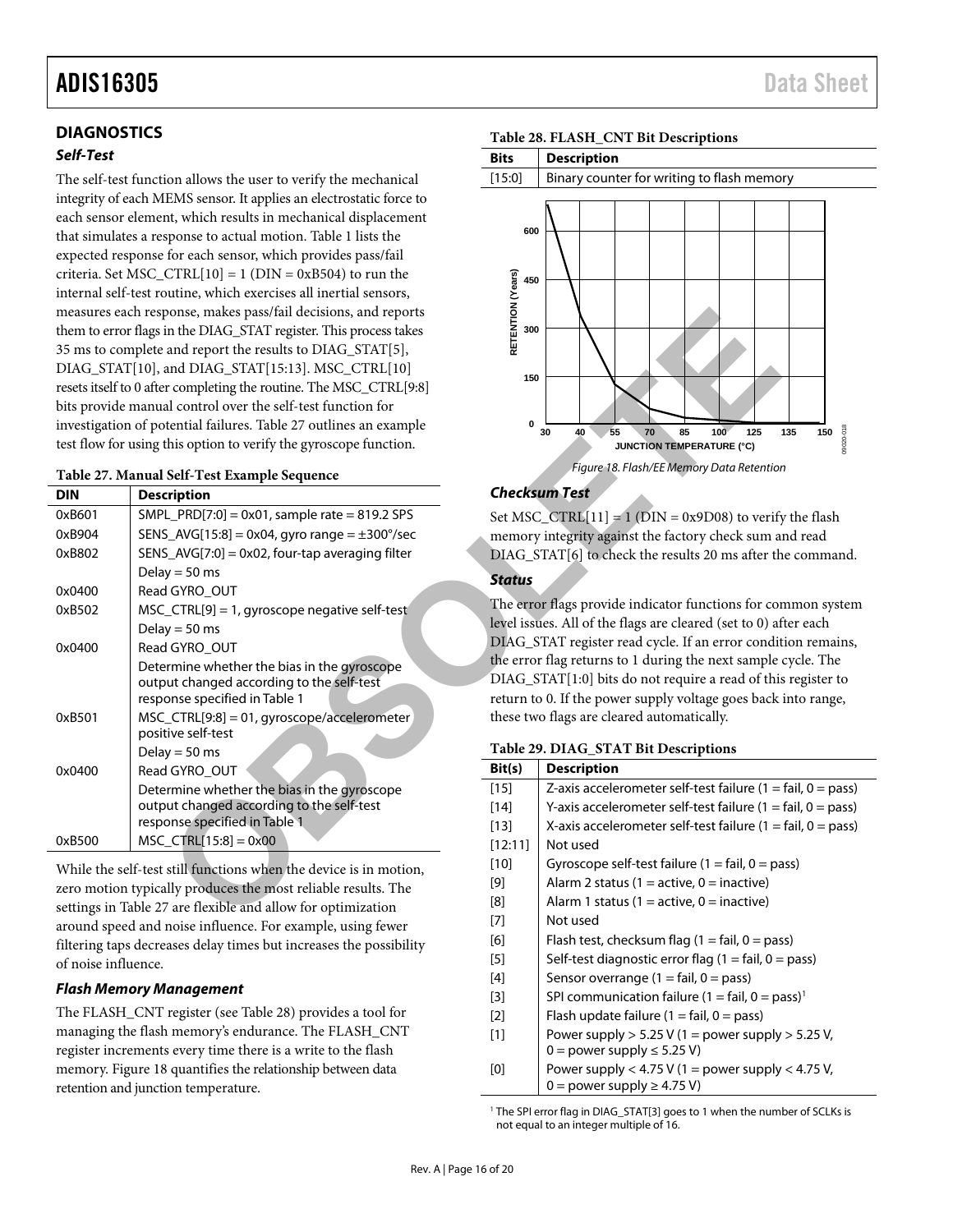#### *Alarm Registers*

The alarm function provides monitoring for two independent conditions. The ALM\_CTRL register provides control inputs for trigger source, data filtering (prior to comparison), static comparison, dynamic rate-of-change comparison, and output indicator configurations. The ALM\_MAGx registers establish the trigger threshold and polarity configurations. [Table 33](#page-16-5) gives an example of how to configure a static alarm. The ALM\_SMPLx registers provide the number of samples to use in the dynamic rate-of-change configuration. The period equals the number in the ALM\_SMPLx register multiplied by the sample period time, which is established by the SMPL\_PRD register. See Table 34 for an example of how to configure the sensor for this type of function.

<span id="page-16-1"></span>

| Table 30. ALM_MAG1, ALM_MAG2 Bit Descriptions |  |  |  |
|-----------------------------------------------|--|--|--|
|-----------------------------------------------|--|--|--|

| Bit(s) | <b>Description</b>                                    |
|--------|-------------------------------------------------------|
| [15]   | Comparison polarity (1 = greater than, 0 = less than) |
| $[14]$ | Not used                                              |
| [13:0] | Data, matches the format of the trigger source        |

#### <span id="page-16-2"></span>**Table 31. ALM\_SMPL1, ALM\_SMPL2 Bit Descriptions**

| <b>Bits</b> | <b>Description</b>                                    |  |  |  |
|-------------|-------------------------------------------------------|--|--|--|
|             | $[15:8]$ Not used                                     |  |  |  |
| [7:0]       | Data bits: number of samples (both 0x00 and 0x01 = 1) |  |  |  |

#### <span id="page-16-3"></span>**Table 32. ALM\_CTRL Bit Designations**

| rale-of-change configuration. The period equals the number in<br>the ALM_SMPLx register multiplied by the sample period time,                                                                                                                                                                                                                                                                                                                                                                                                                                                                                                                                                                                                                                                                      |                                                                      |                                                                        |                                         |                                                                                              | $ALM_MAG2 = 0x3CBF$                |                                               |  |
|----------------------------------------------------------------------------------------------------------------------------------------------------------------------------------------------------------------------------------------------------------------------------------------------------------------------------------------------------------------------------------------------------------------------------------------------------------------------------------------------------------------------------------------------------------------------------------------------------------------------------------------------------------------------------------------------------------------------------------------------------------------------------------------------------|----------------------------------------------------------------------|------------------------------------------------------------------------|-----------------------------------------|----------------------------------------------------------------------------------------------|------------------------------------|-----------------------------------------------|--|
| which is established by the SMPL_PRD register. See Table 34 for                                                                                                                                                                                                                                                                                                                                                                                                                                                                                                                                                                                                                                                                                                                                    |                                                                      |                                                                        |                                         |                                                                                              |                                    | Alarm 2 is true if XACCL_OUT < -              |  |
|                                                                                                                                                                                                                                                                                                                                                                                                                                                                                                                                                                                                                                                                                                                                                                                                    | an example of how to configure the sensor for this type of function. |                                                                        | Table 34. Alarm Configuration Example 2 |                                                                                              |                                    |                                               |  |
|                                                                                                                                                                                                                                                                                                                                                                                                                                                                                                                                                                                                                                                                                                                                                                                                    |                                                                      | Table 30. ALM_MAG1, ALM_MAG2 Bit Descriptions                          | <b>DIN</b>                              |                                                                                              | <b>Description</b>                 |                                               |  |
| Bit(s)                                                                                                                                                                                                                                                                                                                                                                                                                                                                                                                                                                                                                                                                                                                                                                                             | <b>Description</b>                                                   |                                                                        | 0xAF76,                                 |                                                                                              | $ALM_CTRL = 0x76C7$                |                                               |  |
| $[15]$                                                                                                                                                                                                                                                                                                                                                                                                                                                                                                                                                                                                                                                                                                                                                                                             |                                                                      | Comparison polarity (1 = greater than, 0 = less than)                  | 0xAEC7                                  | Alarm 1 input = YACCL_OUT                                                                    |                                    |                                               |  |
| $[14]$                                                                                                                                                                                                                                                                                                                                                                                                                                                                                                                                                                                                                                                                                                                                                                                             | Not used                                                             |                                                                        |                                         |                                                                                              |                                    | Alarm 2 input = ZACCL_OUT                     |  |
| [13:0]                                                                                                                                                                                                                                                                                                                                                                                                                                                                                                                                                                                                                                                                                                                                                                                             |                                                                      | Data, matches the format of the trigger source                         |                                         |                                                                                              |                                    | Rate-of-change comparison, unfi               |  |
|                                                                                                                                                                                                                                                                                                                                                                                                                                                                                                                                                                                                                                                                                                                                                                                                    |                                                                      |                                                                        |                                         |                                                                                              |                                    | DIO2 output indicator, positive po            |  |
|                                                                                                                                                                                                                                                                                                                                                                                                                                                                                                                                                                                                                                                                                                                                                                                                    |                                                                      | Table 31. ALM_SMPL1, ALM_SMPL2 Bit Descriptions                        | 0xB601                                  |                                                                                              | $SMPL\_PRD = 0x0001$               |                                               |  |
| <b>Bits</b>                                                                                                                                                                                                                                                                                                                                                                                                                                                                                                                                                                                                                                                                                                                                                                                        | <b>Description</b>                                                   |                                                                        |                                         |                                                                                              | Sample rate = 819.2 SPS            |                                               |  |
| [15:8]                                                                                                                                                                                                                                                                                                                                                                                                                                                                                                                                                                                                                                                                                                                                                                                             | Not used                                                             |                                                                        | 0xAA08                                  |                                                                                              | $ALM\_SMPL1 = 0x0008$              |                                               |  |
| [7:0]                                                                                                                                                                                                                                                                                                                                                                                                                                                                                                                                                                                                                                                                                                                                                                                              |                                                                      | Data bits: number of samples (both $0x00$ and $0x01 = 1$ )             |                                         |                                                                                              |                                    | Alarm 1 rate-of-change period =               |  |
|                                                                                                                                                                                                                                                                                                                                                                                                                                                                                                                                                                                                                                                                                                                                                                                                    |                                                                      |                                                                        |                                         |                                                                                              | $ALM$ _SMPL2 = 0x0050              |                                               |  |
|                                                                                                                                                                                                                                                                                                                                                                                                                                                                                                                                                                                                                                                                                                                                                                                                    |                                                                      | Table 32. ALM_CTRL Bit Designations                                    |                                         |                                                                                              |                                    | Alarm 2 rate-of-change period =               |  |
| <b>Bits</b>                                                                                                                                                                                                                                                                                                                                                                                                                                                                                                                                                                                                                                                                                                                                                                                        | <b>Value</b>                                                         | <b>Description</b>                                                     | 0xA783,                                 |                                                                                              | $ALM_MAG1 = 0x8341$                |                                               |  |
| [15:12]                                                                                                                                                                                                                                                                                                                                                                                                                                                                                                                                                                                                                                                                                                                                                                                            |                                                                      | Alarm 2 trigger source selection                                       | 0xA641                                  |                                                                                              |                                    | Alarm 1 is true when ∆ XACCL_OI               |  |
|                                                                                                                                                                                                                                                                                                                                                                                                                                                                                                                                                                                                                                                                                                                                                                                                    | 0000                                                                 | <b>Disable</b>                                                         |                                         |                                                                                              | period of 9.77 ms                  |                                               |  |
|                                                                                                                                                                                                                                                                                                                                                                                                                                                                                                                                                                                                                                                                                                                                                                                                    | 0001                                                                 | Power supply output                                                    | 0xA93C,                                 |                                                                                              | $ALM$ MAG2 = 0x3CBF                |                                               |  |
|                                                                                                                                                                                                                                                                                                                                                                                                                                                                                                                                                                                                                                                                                                                                                                                                    | 0010                                                                 | Gyroscope output                                                       | 0xA8BF                                  |                                                                                              |                                    | Alarm 1 is true when ∆ XACCL_OI               |  |
|                                                                                                                                                                                                                                                                                                                                                                                                                                                                                                                                                                                                                                                                                                                                                                                                    | 0011                                                                 | Not used                                                               |                                         |                                                                                              | period of 97.7 ms                  |                                               |  |
|                                                                                                                                                                                                                                                                                                                                                                                                                                                                                                                                                                                                                                                                                                                                                                                                    | 0100                                                                 | Not used                                                               |                                         |                                                                                              |                                    |                                               |  |
|                                                                                                                                                                                                                                                                                                                                                                                                                                                                                                                                                                                                                                                                                                                                                                                                    | 0101                                                                 | X-axis accelerometer output                                            |                                         |                                                                                              | <b>PRODUCT IDENTIFICATION</b>      |                                               |  |
|                                                                                                                                                                                                                                                                                                                                                                                                                                                                                                                                                                                                                                                                                                                                                                                                    | 0110                                                                 | Y-axis accelerometer output                                            |                                         |                                                                                              |                                    | Table 35 provides a summary of the registers  |  |
|                                                                                                                                                                                                                                                                                                                                                                                                                                                                                                                                                                                                                                                                                                                                                                                                    | 0111                                                                 | Z-axis accelerometer output                                            |                                         | product: PROD_ID, which identifies the produ                                                 |                                    |                                               |  |
|                                                                                                                                                                                                                                                                                                                                                                                                                                                                                                                                                                                                                                                                                                                                                                                                    | 1000                                                                 | Temperature output<br>and LOT_ID2, the 32-bit lot identification code; |                                         |                                                                                              |                                    |                                               |  |
|                                                                                                                                                                                                                                                                                                                                                                                                                                                                                                                                                                                                                                                                                                                                                                                                    | 1001                                                                 | Pitch angle output                                                     |                                         | which displays the 12-bit serial number. All f<br>two bytes in length. When using the SERIAL |                                    |                                               |  |
|                                                                                                                                                                                                                                                                                                                                                                                                                                                                                                                                                                                                                                                                                                                                                                                                    | 1010                                                                 | Roll angle output                                                      |                                         |                                                                                              |                                    |                                               |  |
|                                                                                                                                                                                                                                                                                                                                                                                                                                                                                                                                                                                                                                                                                                                                                                                                    | 1011                                                                 | Auxiliary ADC measurement                                              |                                         |                                                                                              |                                    | calculate the serial number, mask off the upp |  |
| [11:8]                                                                                                                                                                                                                                                                                                                                                                                                                                                                                                                                                                                                                                                                                                                                                                                             |                                                                      | Alarm 1 trigger source selection (see Bits[15:12])                     |                                         |                                                                                              |                                    | convert the remaining 12 bits to a decimal nu |  |
| $[7]$                                                                                                                                                                                                                                                                                                                                                                                                                                                                                                                                                                                                                                                                                                                                                                                              |                                                                      | Rate of change (ROC) enable for Alarm 2                                |                                         |                                                                                              | Table 35. Identification Registers |                                               |  |
|                                                                                                                                                                                                                                                                                                                                                                                                                                                                                                                                                                                                                                                                                                                                                                                                    |                                                                      | $1 =$ rate of change, $0 =$ static level                               |                                         |                                                                                              |                                    |                                               |  |
| [6]                                                                                                                                                                                                                                                                                                                                                                                                                                                                                                                                                                                                                                                                                                                                                                                                |                                                                      | Rate of change (ROC) enable for Alarm 1                                | <b>Register Name</b>                    |                                                                                              | <b>Address</b>                     | <b>Description</b>                            |  |
|                                                                                                                                                                                                                                                                                                                                                                                                                                                                                                                                                                                                                                                                                                                                                                                                    |                                                                      | $1 =$ rate of change, $0 =$ static level                               | LOT_ID1                                 |                                                                                              | 0x52                               | Lot Identificatio                             |  |
| $[5]$                                                                                                                                                                                                                                                                                                                                                                                                                                                                                                                                                                                                                                                                                                                                                                                              |                                                                      | Not used                                                               | LOT_ID2                                 |                                                                                              | 0x54<br>0x56                       | Lot Identificatio                             |  |
| $[4] % \begin{center} \includegraphics[width=\linewidth]{imagesSupplemental/Imh} \end{center} % \vspace*{-1em} \caption{The image shows the number of parameters of the parameter $\mathcal{M}_1$ and the number of parameters of the parameter $\mathcal{M}_1$ and the number of parameters of the parameter $\mathcal{M}_2$ and the number of parameters of the parameter $\mathcal{M}_1$ and the number of parameters of the parameter $\mathcal{M}_2$ and the number of parameters of the parameter $\mathcal{M}_1$ and the number of parameters of the parameter $\mathcal{M}_1$ and the number of parameters of the parameter $\mathcal{M}_2$ and the number of parameters of the parameter $\mathcal{M}_1$. } \vspace{-1em} % \begin{minipage}[h]{0.45\textwidth} \includegraphics[width=\$ |                                                                      | Comparison data filter setting <sup>1</sup>                            | PROD_ID                                 |                                                                                              |                                    | ADIS16305: 0x3                                |  |
|                                                                                                                                                                                                                                                                                                                                                                                                                                                                                                                                                                                                                                                                                                                                                                                                    |                                                                      | $1 =$ filtered data, $0 =$ unfiltered data<br>Not used                 | SERIAL_NUM                              |                                                                                              | 0x58                               | Serial number,                                |  |
| $[3]$                                                                                                                                                                                                                                                                                                                                                                                                                                                                                                                                                                                                                                                                                                                                                                                              |                                                                      |                                                                        |                                         |                                                                                              |                                    |                                               |  |
| $[2]$                                                                                                                                                                                                                                                                                                                                                                                                                                                                                                                                                                                                                                                                                                                                                                                              |                                                                      | Alarm output enable $(1 =$ enable, $0 =$ disable)                      |                                         |                                                                                              |                                    |                                               |  |
| $[1]$                                                                                                                                                                                                                                                                                                                                                                                                                                                                                                                                                                                                                                                                                                                                                                                              |                                                                      | Alarm output polarity (1 = high, $0 = low$ )                           |                                         |                                                                                              |                                    |                                               |  |
| [0]                                                                                                                                                                                                                                                                                                                                                                                                                                                                                                                                                                                                                                                                                                                                                                                                |                                                                      | Alarm output line select $(1 = DIO2, 0 = DIO1)$                        |                                         |                                                                                              |                                    |                                               |  |

<span id="page-16-5"></span>**Table 33. Alarm Configuration Example 1** 

| <b>Description</b>                       |  |  |  |
|------------------------------------------|--|--|--|
| ALM $CTRL = 0x5517$                      |  |  |  |
| Alarm 1 input = $XACCL$ OUT              |  |  |  |
| Alarm 2 input = XACCL OUT                |  |  |  |
| Static level comparison, filtered data   |  |  |  |
| DIO2 output indicator, positive polarity |  |  |  |
| ALM $MAG1 = 0x8341$                      |  |  |  |
| Alarm 1 is true if XACCL OUT > +0.5 $q$  |  |  |  |
| ALM $MAG2 = 0x3CBF$                      |  |  |  |
| Alarm 2 is true if XACCL OUT $< -0.5$ q  |  |  |  |
|                                          |  |  |  |

### <span id="page-16-6"></span>**Table 34. Alarm Configuration Example 2**

| тарк эч. лиатт сонндаганон тлатрк 2 |                                                            |  |  |  |
|-------------------------------------|------------------------------------------------------------|--|--|--|
| DIN                                 | <b>Description</b>                                         |  |  |  |
| 0xAF76,                             | ALM $CTRL = 0x76C7$                                        |  |  |  |
| 0xAEC7                              | Alarm 1 input = YACCL OUT                                  |  |  |  |
|                                     | Alarm 2 input = ZACCL_OUT                                  |  |  |  |
|                                     | Rate-of-change comparison, unfiltered data                 |  |  |  |
|                                     | DIO <sub>2</sub> output indicator, positive polarity       |  |  |  |
| 0xB601                              | SMPL $PRD = 0 \times 0001$                                 |  |  |  |
|                                     | Sample rate $= 819.2$ SPS                                  |  |  |  |
| 0xAA08                              | ALM $SMPL1 = 0x0008$                                       |  |  |  |
|                                     | Alarm 1 rate-of-change period = 9.77 ms                    |  |  |  |
| 0xAC50                              | ALM $SMPL2 = 0x0050$                                       |  |  |  |
|                                     | Alarm 2 rate-of-change period $= 97.7$ ms                  |  |  |  |
| 0xA783,                             | ALM $MAG1 = 0x8341$                                        |  |  |  |
| 0xA641                              | Alarm 1 is true when $\triangle$ XACCL OUT > 0.5 g over a  |  |  |  |
|                                     | period of 9.77 ms                                          |  |  |  |
| 0xA93C,                             | ALM $MAG2 = 0x3CBF$                                        |  |  |  |
| 0xA8BF                              | Alarm 1 is true when $\triangle$ XACCL_OUT < -0.5 g over a |  |  |  |
|                                     | period of 97.7 ms                                          |  |  |  |

#### <span id="page-16-0"></span>**PRODUCT IDENTIFICATION**

Table 35 provides a summary of the registers that identify the product: PROD\_ID, which identifies the product type; LOT\_ID1 and LOT\_ID2, the 32-bit lot identification code; and SERIAL\_NUM, which displays the 12-bit serial number. All four registers are two bytes in length. When using the SERIAL\_NUM value to calculate the serial number, mask off the upper four bits and convert the remaining 12 bits to a decimal number.

#### <span id="page-16-4"></span>**Table 35. Identification Registers**

| <b>Register Name</b> | <b>Address</b> | <b>Description</b>         |  |  |
|----------------------|----------------|----------------------------|--|--|
| LOT ID1              | 0x52           | Lot Identification Code 1  |  |  |
| LOT ID <sub>2</sub>  | 0x54           | Lot Identification Code 2  |  |  |
| PROD ID              | 0x56           | ADIS16305: 0x3FB1 (16,305) |  |  |
| SERIAL NUM           | 0x58           | Serial number, 0 to 4095   |  |  |
|                      |                |                            |  |  |

<sup>1</sup> Incline outputs (pitch, roll) always use filtered data in this comparison.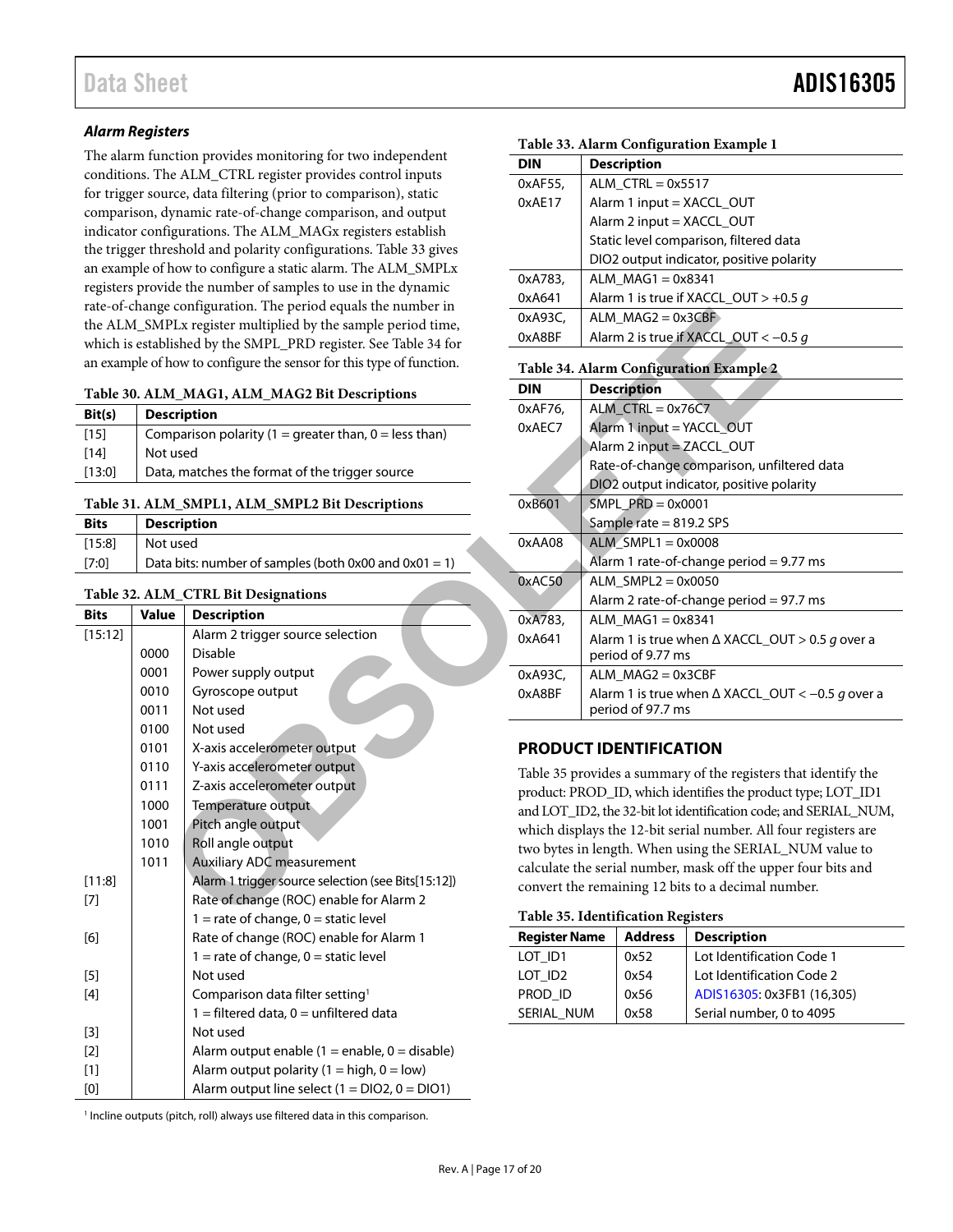# <span id="page-17-0"></span>APPLICATIONS INFORMATION **INTERFACE PRINTED CIRCUIT BOARD (PCB)**

<span id="page-17-1"></span>The [ADIS16305/PCBZ](http://www.analog.com/ADIS16305?doc=ADIS16305.pdf) includes one [ADIS16305A](http://www.analog.com/ADIS16305?doc=ADIS16305.pdf)LMZ, one interface PCB, and one interface flex. This combination simplifies the process of prototype connections of th[e ADIS16305A](http://www.analog.com/ADIS16305?doc=ADIS16305.pdf)MLZ with an existing processor system.

J1 and J2 are dual-row, 2 mm (pitch) connectors that work with a number of ribbon cable systems, including 3M Part Number 152212-0100-GB (ribbon crimp connector) and 3M Part Number 3625/12 (ribbon cable). Figure 19 provides a hole pattern design for installing the ADIS16305/PCBZ so that the flex fits well in between the [ADIS16305A](http://www.analog.com/ADIS16305?doc=ADIS16305.pdf)MLZ and the interface PCB. Figure 20 provides the pin assignments for each connector, and the pin descriptions match those listed in Table 5. The ADIS16305 does not require external capacitors for normal operation; therefore, the interface PCB does not use the C1/C2 pads (not shown in [Figure 19\)](#page-17-3).

#### <span id="page-17-2"></span>**GYROSCOPE BIAS OPTIMIZATION**

The factory calibration addresses initial bias errors along with temperature-dependent bias behaviors. Installation and certain environmental conditions can introduce modest bias errors. The precision autonull command provides a simple predeployment method for correcting these errors to an accuracy of approximately  $0.008^{\circ}/sec$ , using an average of 30 sec. Set GLOB\_CMD[4] = 1  $(DIN = BE10)$  to start this operation. Averaging the sensor output data for 100 sec can provide incremental performance gains, as well. Controlling device rotation, power supply, and temperature during these averaging times helps to ensure optimal accuracy during this process. Refer to the [AN-1041 Application Note](http://www.anlaog.com/AN-1041?doc=ADIS16305.pdf) for more information about optimizing performance.

<span id="page-17-4"></span><span id="page-17-3"></span>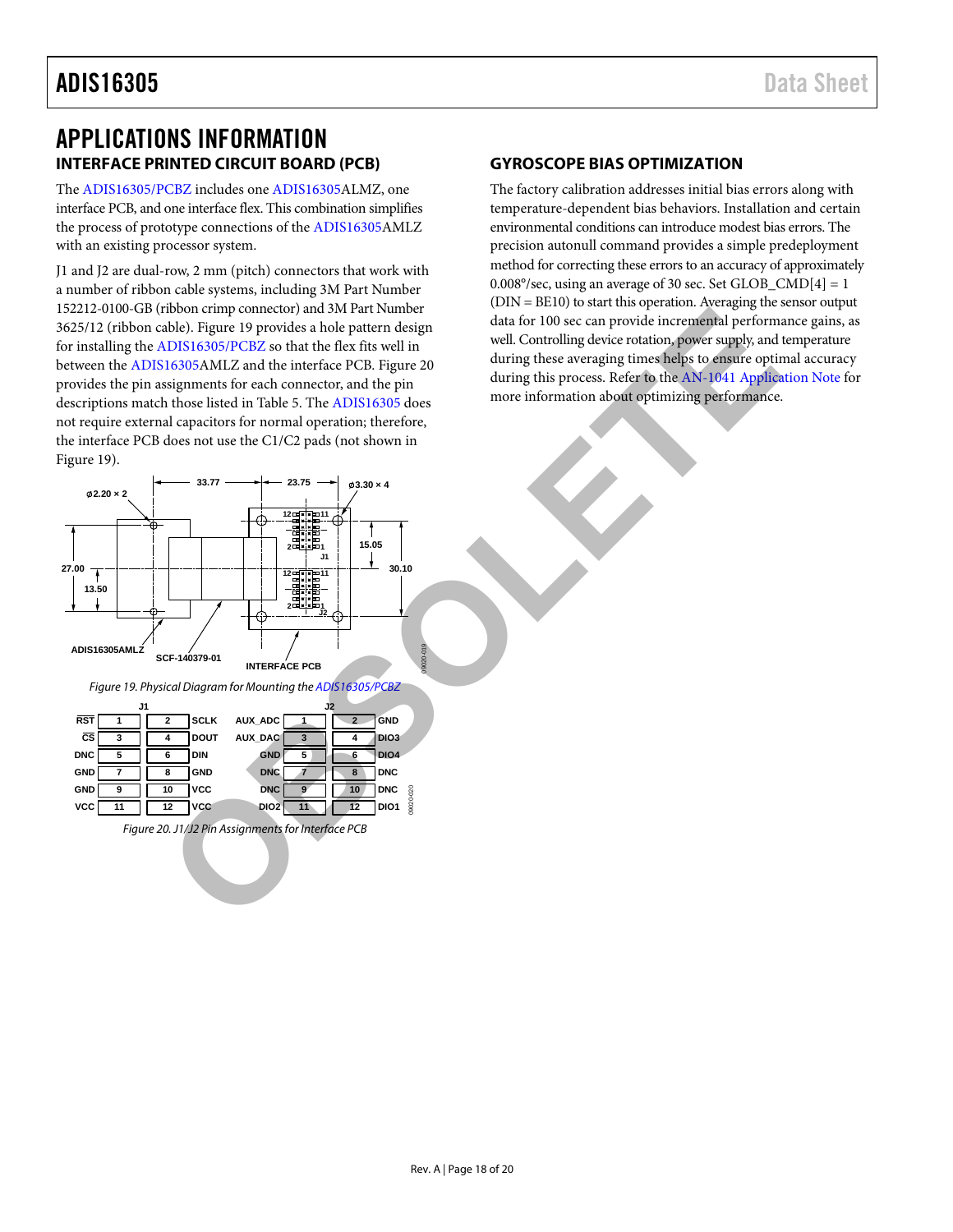# <span id="page-18-0"></span>OUTLINE DIMENSIONS



#### <span id="page-18-1"></span>**ORDERING GUIDE**

| Model <sup>1</sup> | Temperature Range                  | Package Description                     | <b>Package Option</b> |
|--------------------|------------------------------------|-----------------------------------------|-----------------------|
| ADIS16305AMLZ      | $-40^{\circ}$ C to $+85^{\circ}$ C | 24-Lead Module with Connector Interface | ML-24-4               |
| ADIS16305/PCBZ     |                                    | Interface Board                         |                       |

 $1 Z =$  RoHS Compliant Part.